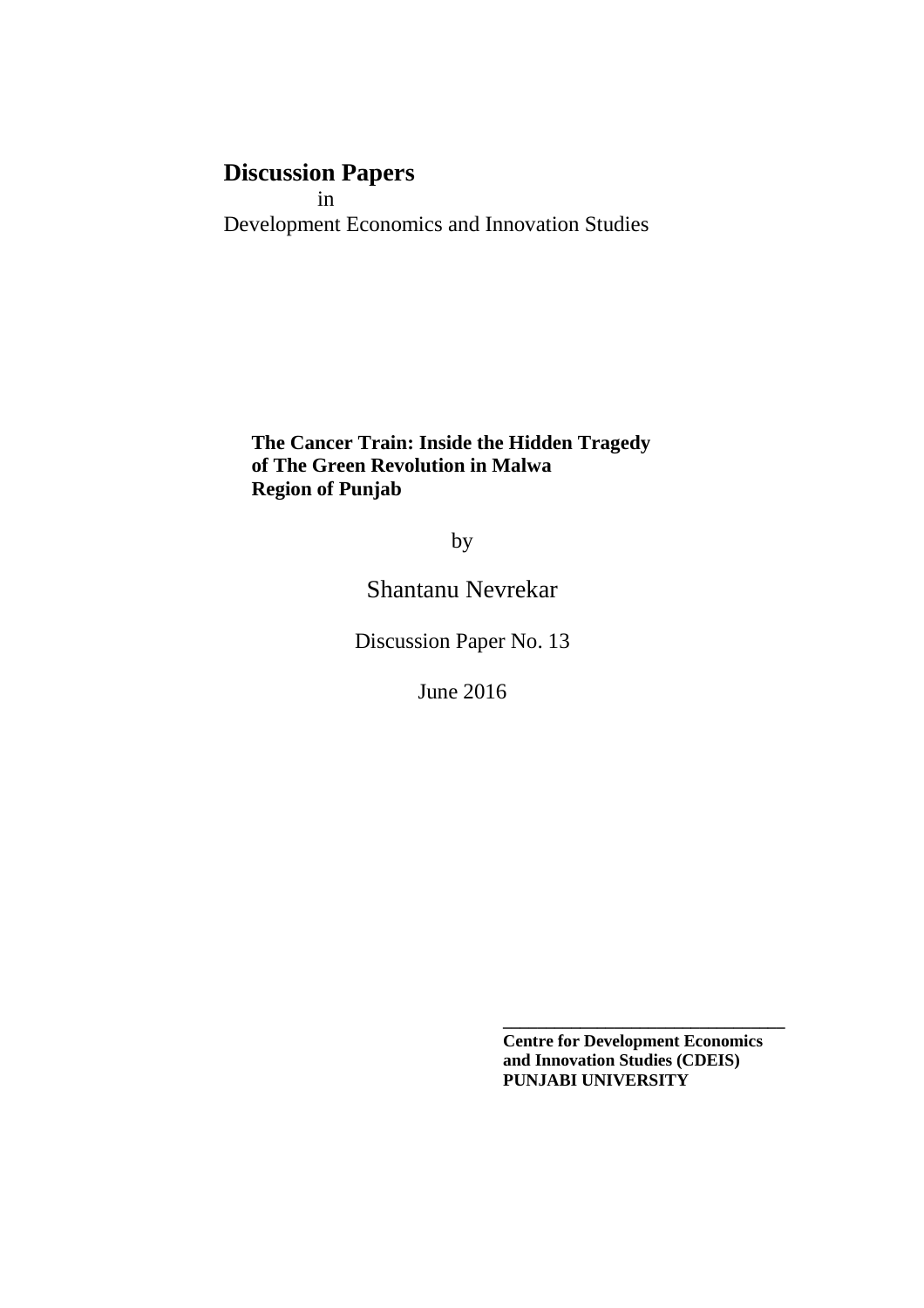## **THE CANCER TRAIN: INSIDE THE HIDDEN TRAGEDY OF THE GREEN REVOLUTION IN MALWA REGION OF PUNJAB**

Shantanu Nevrekar\*

### **ABSTRACT**

*The Green Revolution (GR) is usually imagined as an event in the early history of independent India which helped the nation achieve the objective of self- sufficiency in food production. However, this is a functionalist imagination of the GR, which fails to capture the micropolitics and ideological significance of this event. The impact of the GR becomes especially stark when one looks at the massive cancer epidemic that has impacted people in Punjab symbolized by the 54703 Abohar Jodhpur Passenger Train, infamous as the "Cancer Train". One of the most dominant causes of cancer is the increased use of pesticides and fertilizers, and a number of people have blamed the GR for the exclusion and violence that local technologies, environment and human health have faced because of it. How did the Green revolution lead to the Cancer Train? The paper uses Timothy Mitchell's framework for observing the state- society distinction as a result of the everyday mundane practices of the state. Using this, it is possible to analyse the multiple processes which create the Green Revolution at the basic, mundane and everyday level. What kind of practices and governmentalities operate to push people into going to another state in order to seek treatment for cancer? However, there is resistance to this violent form of agriculture. What is kind of resistance and how is it manifesting itself? The exploration of alternatives becomes more and more essential each day as the violence of modern farming gets more and more serious and pernicious on the people of Malwa region in Punjab.* 

Keywords: Green revolution, Cancer train, Punjab, Malwa region, alternative farming, Human health.

 $\overline{a}$ 

<sup>\*</sup> Development Studies, Tata Institute of Social Sciences, VN Purav Marg, Deonar, Mumbai- 400088. Visiting Scholar in summer 2015 at the CDEIS, Punjabi University, Patiala.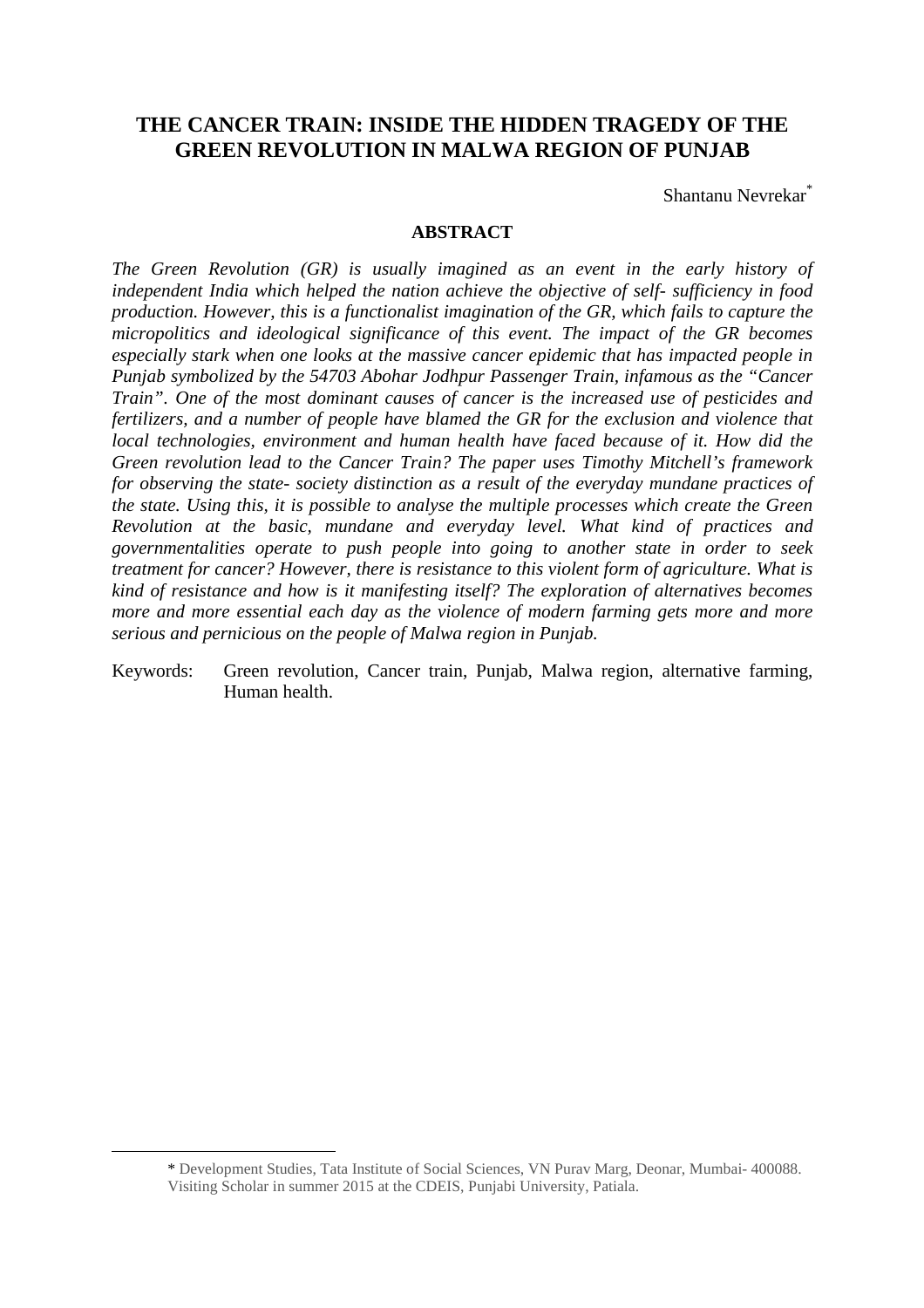#### **Introduction**

"By 5 am, after travelling for 326 km, they will reach their destination across the state border: Acharya Tulsi Regional Cancer Treatment and Research Centre (RCC) in Bikaner, Rajasthan. They come all over from Punjab's Malwa region, which comprises nine of the state's 20 districts and 60 per cent of the population. It's an arduous but unavoidable journey - Acharya Tulsi is the closest government cancer hospital that is affordable. "I've spent Rs 1 lakh in a private hospital in Bathinda. Couldn't afford it anymore and went to Bikaner," says Balwinder Singh who has cancer in the oesophagus. Bathinda is at the heart of Malwa. The poor of the most prosperous state go to another state to save themselves."<sup>1</sup> This report states a collective category referred as "they", which has only recently emerged as a significant group in the collective conscience of the society in Punjab. The cancer patient, labeled as *Mareez* in the villages and communities of Punjab, has become a symbol of the violence inflicted by the Green Revolution on the people of Punjab. Cancer is just one of the many new ailments which have emerged in the epidemiological map of Punjab as a tough challenge. A full blown health crisis, resulting in chronic ailments ranging from cancer to reproductive disorders, has created a deep impact on the people, especially the poor and the marginalized.

 The Green Revolution is imagined as an event in the history of post- independence India which was introduced to bring about food self- sufficiency and successfully achieved its objective. However, such a functionalist definition of the Green Revolution ignores the fundamental dynamism of an event like the Green Revolution whose end could never be tautologically connected just to its intended function. The paper is a modest attempt to explore the social, political and economic consequences of cancer in the Malwa region of Punjab, and to study the factors and discourses which create the conditions for an epidemic which has acquired a menacing and destructive form in the past decades.

#### **Origins of the Green Revolution**

 When William Gaud delivered his address at a meeting of the Society for International Development in DC in 1968, describing the phenomenal results of the American Philanthropic funding for fertilisers, high yielding variety of seeds, irrigation etc., few would have foreseen how popular his nomenclature would come to be in the contemporary world. He said, "These, and other developments in the field of agriculture, contain the makings of a new revolution. It is not a violent Red Revolution like that of the Soviets, nor is it a White Revolution like that of the Shah of Iran. I call it the Green Revolution."<sup>2</sup> India had depended on exports of wheat by the United States of America (USA) to India for almost a decade, and it had turned out to be a comfortable ride for India because of the extremely low prices US Agricultural Trade and of wheat sold under the Development Assistance Act /Public Law-480(PL- 480), an Act in the Constitution of the USA which allowed it to export surplus food produce as aid to the Global South.<sup>3</sup> What led from this rosy situation to a situation where in the initiation of the Green Revolution seemed the only available alternative? Firstly, economy and nature did not get along too well. The Indian climate was variable between 1965–67, with drought and unseasonable rain.<sup>4</sup> The general price index rose by another 38 per cent in 1967. Foodgrains took the lead with a price increase of 44 per cent.<sup>5</sup> Secondly, geopolitics of the Cold War era played an active role too. In response to the India's political wavering around US foreign policy in South East Asia, US President Lyndon Johnson announced a 'short tether' policy around food aid, making its monthly renewal contingent on recipient support for broader US policy goals.<sup>6</sup> This was supported intellectually by the likes of the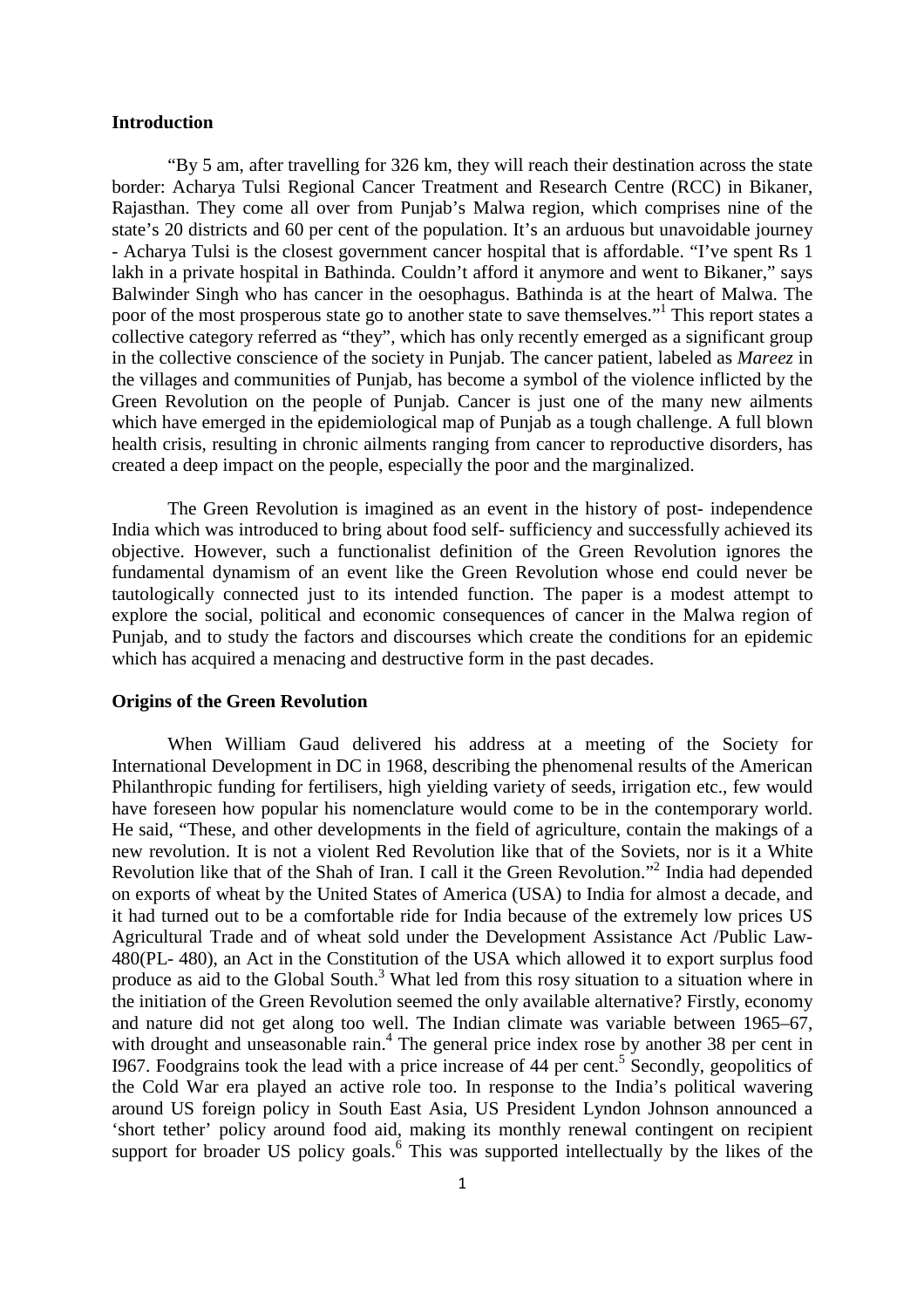Paddock Brothers, who included India in the list of "hopeless" countries (along with Egypt and Haiti), which, according to the triage concept, needed to be deprived of food aid in order to save the rest of the world which seemed more hopeful.<sup>7</sup> The challenge, as Shiv Vishvanathan argues, "… was to convince the developed world that India had outgrown the banality of the Paddocks."<sup>8</sup>

 In such a scenario, India, under the Agriculture Minister C. Subramaniam, initiated the process of transforming agriculture to make the young nation self- sufficient in foodgrains. The aim was not just to transform agricultural practice but to change the very nature of the discourse which surrounded agriculture. The main instrument that would be able to bring about this change had been identified- science. It was now time to bring the strategy into motion. Subramaniam observed, "Every country which has improved its agriculture has done so only through the introduction of science and technology into farming. India cannot be an exception."<sup>9</sup>

 The new package of the Green Revolution was based on the research of a team sponsored by the Rockefeller Foundation, consisting of Norman Borlaug among others, in Mexico during the 1940s. The team started with the development of High yielding varieties of wheat and maize.<sup>10</sup> One of the factors which propelled the manic efforts to spread the Green Revolution throughout the Third World was the fear of communism. Hunger was seen as a catalyst which would induce people towards communism. Green Revolution was conceptualized as a strategy to counter the spread of communism. This strategy was founded on a basic founding assumption- that hunger was a problem of aggregate food shortage and not the entitlements that a person enjoyed. The US Foreign Policy, the Rockefeller and Ford Foundations resonated the view which associated the Green revolution as a counter to communism, made clear by the famous Post- War Development Catchphrase- 'Where hunger goes, Communism follows'.<sup>11</sup> The Green Revolution was brought into India under the name 'New Agricultural Strategy' (NAS). As a policy, the NAS was designed with the sole purpose of making India self- sufficient in foodgrain production. It was thus directed at certain regions which were well- equipped with the necessary infrastructure (Punjab, Haryana and Western Uttar Pradesh), along with further concentration on particular farmers who were large landowners and already well- off, and finally on particular crops (wheat and rice). The Land Alienation Act of 1900 limited the right to own land among the members of a select list of agricultural castes, notably the Jats. The failure of post independence land reforms maintained the skewed caste- based distribution of land and helped the dominant castes, especially Jats, maintain control over land. The Green Revolution aggravated these inequalities because it was based on the recognition of these differences and the hierarchy embedded in them. The Green Revolution has to be understood more as a broader ideology of rural transformation whereas programmes such as High Yielding Variety Programme, Integrated Rural Development Programme and the like were specific, institutionalized measures for translating the Green Revolution ideology into practice.<sup>12</sup>

 As Ashutosh Varshney describes very eloquently, the agricultural policy in the 1960s was taken over by the group of politicians and scholars who favoured the "technocratic strategy" and believed in the dictum which said that, provided the correct incentives and technology, agriculturists would make the correct decisions and the agricultural sector would benefit, over those who believed in the "Institutional Strategy" of Land Reforms and Structural Change, and the Green Revolution was the final nail in the coffin of the Institutionalist thought.<sup>13</sup> This technocratic policy institutionalized a culture wherein a tacit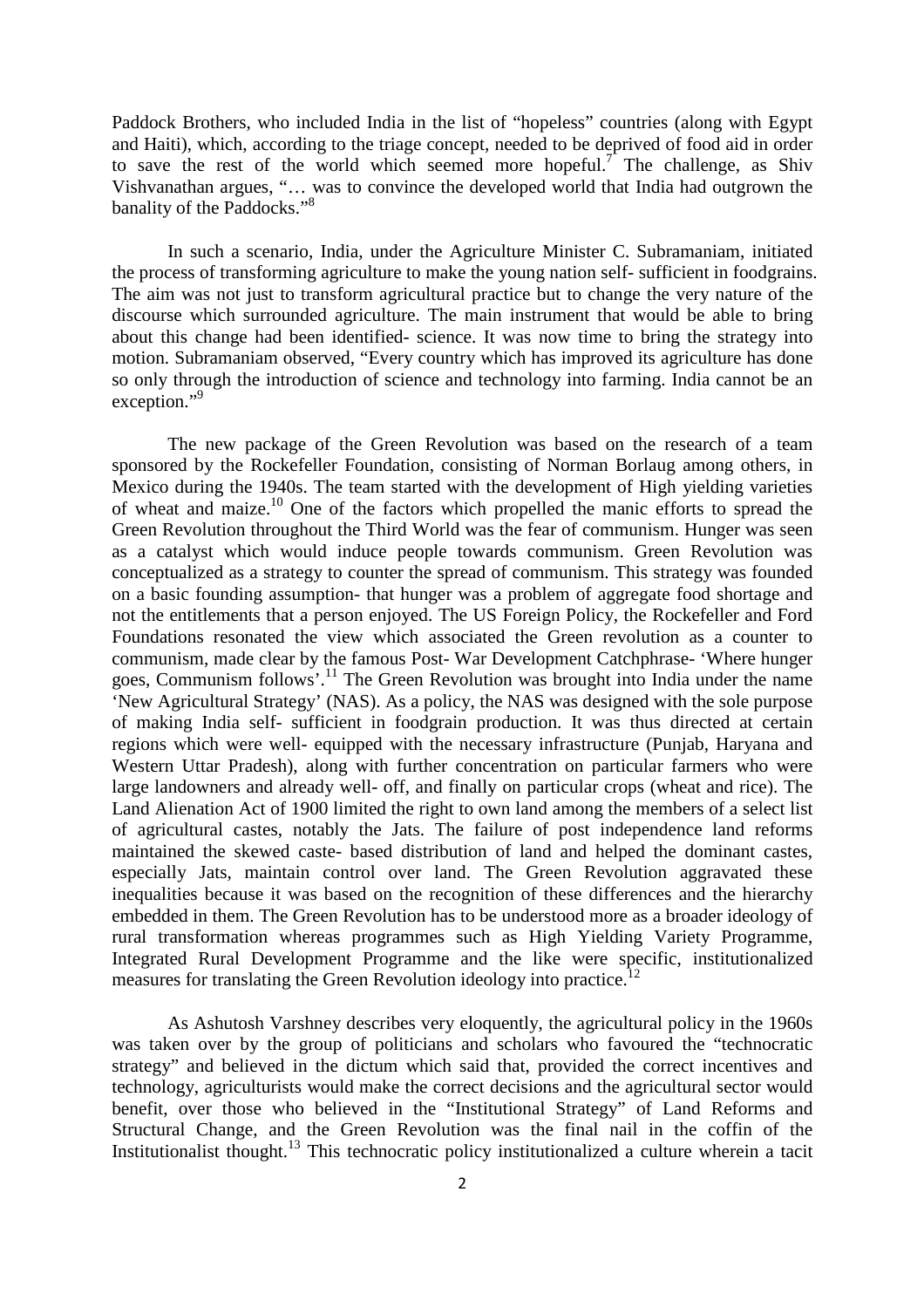encouragement was provided to the act of recklessly spraying pesticides, only in order to attain the goal of high food production. This was the core end of the Governmentality of the Green Revolution: High Production. As the paper would show later, this Governmentality was dispersed throughout the population and has been the prime factor behind the health crisis which has resulted in the cancer train.

 It has been argued that science in postcolonial societies has become a "reason of state" (raison d'etat) and an instrument for the State to extend its hegemony over the population.<sup>14</sup> The Green Revolution was an integral part of process of instrumentalisation of science by the state, wherein science became a tool of extending the hegemony of the state in these societies.<sup>15</sup> A number of public institutions- such as the National Seed Corporation, State Farms Corporation, State level agencies and Food Corporation of India- were created, which supported this new mode of governance and discourse in agriculture, providing support to the state's agenda.

#### **Malwa and the Green Revolution**

 The Malwa Region is the southernmost among the regions of Punjab, consisting of 14 out of the 23 regions of Punjab. In the Malwa region, soil is sandy in texture and the climate ranges from arid to semi- arid. Since the Green Revolution, cotton has been the staple crop of the Malwa region. Cotton being a dryland crop has always been grown in the dry and arid Malwa region. However, cotton is also known to consume the highest amount of pesticides amongst all the crops. Correlation and association based population studies posit a very high correlation between cotton farming and the occurrence of cancer.<sup>16</sup> It has been reported that during the average cropping season in the cotton growing areas of India including Malwa, "a farmer is exposed (to chemicals for) three to four hours at a time through leaking spray equipment, dripping plants and wind drift."<sup>17</sup> People in cotton- growing villages have been ascertained to have a far greater chance of getting cancer than those growing any other crop.<sup>18</sup> The Green Revolution, though, was of great developmental advantage to Malwa and Punjab. The per hectare yield of wheat rose from 1104 Kg per hectare to 2238 Kg per hectare, from 1965- 66 to 1970- 71; a period of just 5 years.<sup>19</sup> Today, despite occupying only 1.54% of the land area of India, Punjab produces 22 per cent of wheat, 12 per cent of rice and 13 per cent of cotton.<sup>20</sup> However the paper suspects the dominant viewpoint that the Green Revolution was the only way India could have solved its food shortages. As the paper further points out, there were and still are many alternative sources of knowledge which were ignored and underestimated by the bureaucratic elite of the post independence period, who believed blindly in the superiority of modern science and technology in providing a suitable agrarian episteme for India.

Cancer has claimed 34,430 people in the whole of Punjab between 2008- 2012 and more than  $84,000$  people have complained of having symptoms related to cancer.<sup>21</sup> Thousands of others have been affected by the other issues emerging from the use of pesticides and fertilisers in the agriculture of Punjab. Pesticides are known to destroy folic acid, especially during pregnancy leading to neural tube defects, stunted growth and mental disorders in infants. There is an increase in the reporting of reduced sperm counts, spontaneous abortions and premature deliveries are a 'reproductive-crisis' in some belts in the state.<sup>22</sup> The environment has been the biggest victim of the Green Revolution of the indiscriminate abuse of nature to serve human needs. Groundwater levels are falling while the forest and tree cover have long been decimated. The paper argues that the health crisis is a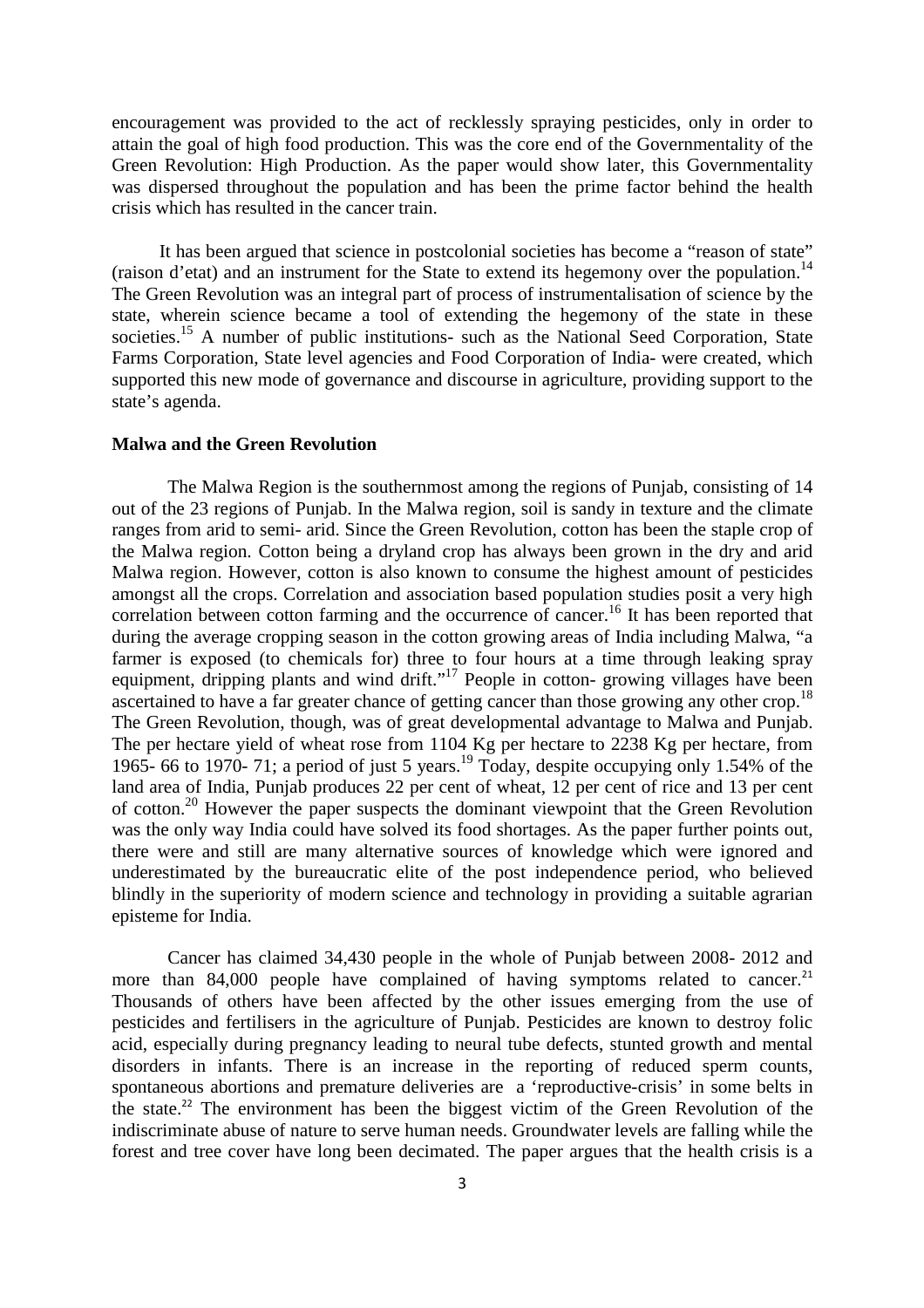part of the larger crisis emanating from the Green Revolution, other symptoms of which are the high indebtedness and the rise in farmer suicides.

#### **The Cancer Train**

 Praveen Donthi in his report on the Cancer Train says that on an average 70 patients in a day travel in this train to Bikaner in order to get treated at the RCC. The private hospitals fare better in terms of the treatment provided but they are very expensive and out of reach for even the middle and lower middle class of patients. Even though a number of new hospitals and wards have been opened in Punjab to deal with the huge increase in the number of cancer patients, Punjab still sends a number of people in despair to Bikaner aboard Train No. 54703.

 The RCC is probably the largest cancer hospital in the Marwar region and even Rajasthan, being funded majorly by the Rajasthan Government, while partly being supported by a private charity trust called *Acharya Tulsi Shanti Pratishthan* (Acharya Tulsi Charitable Trust). For all official purposes, the hospital is a public entity under the Government of Rajasthan. Under the Chief Minister Free Medicines and Diagnostics Scheme of the Government of Rajasthan, diagnosis and medicines for cancer and other chronic ailments are provided free at this hospital.<sup>23</sup> In addition, patients and people accompanying them have a *Dharmashala* accommodation available for Rs. 35 per person per night, along with a food plate for Rs. 5 per person. Both these facilities are provided by the charitable trust. Patients from Punjab find solace in Bikaner after their insufferable experiences at the public hospitals of Punjab, which are costly, inefficient and deprived of in-patient wards. The number of patients going to Bikaner has not changed in any way even after the spree of cancer hospitals and wards opened in Punjab along the last two years. As Jarnail Singh, a husband of a cancer patient travelling in the train said, "*Train me to log badh gaye hain, kuch kam nahi hua hai*" (The number of people in the cancer train has increased and not decreased). The paper would use primary field data collected through a triangulated methodology including interviews, observations and Focused Group Discussions to understand why the cancer train emerged and what keeps it running.

#### **Is there any Resistance?**

 Civil society and activism in Punjab have not been active enough in bringing about a grassroot level change in agriculture and rural life. Neera Chandhoke and Praveen Priyadarshi point out that the conflict in the 1980s and the factional rivalries among the farmer groups have been largely responsible in creating an environment of apathy where the agrarian crisis has been ignored by everybody, including the civil society and the state. However, the emergence of a dynamic civil society with an agenda on environmental and health issues related to modern chemical agriculture is a heartening trend. Civil Society activism against the Green Revolution has become a reality with the emergence of the Kheti Virasat Mission which is rapidly gaining popularity, and would only gain more ground in the future as the health and environmental impact of the Green Revolution agriculture becomes more and more stark.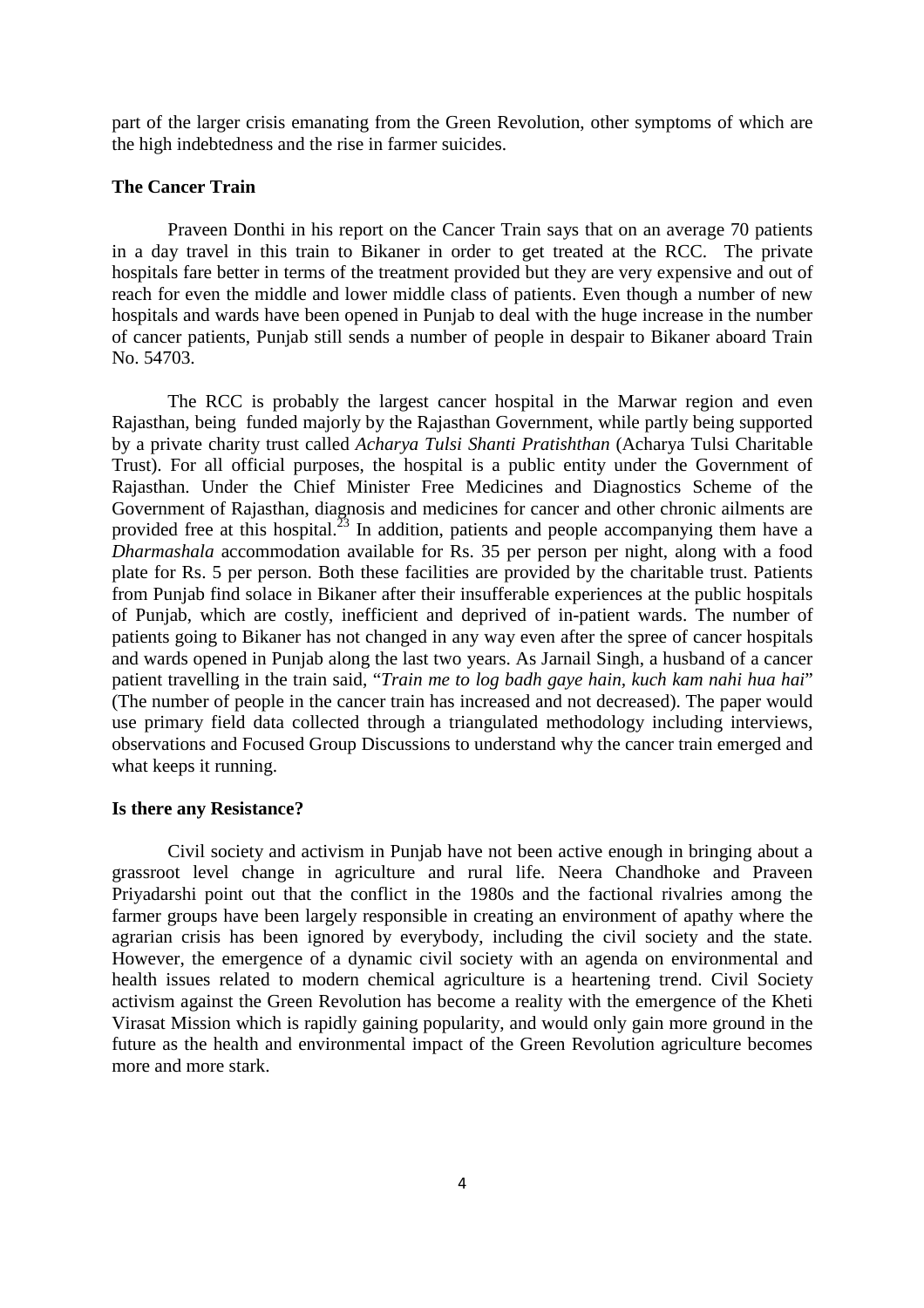#### **Research Problem and Outline of the paper**

 The research problem tackled by the paper is, "How has the cancer train emerged as an outcome of the Green Revolution?" Section I of the paper has introduced the paper, giving the historical background to the problem and also through the story giving a brief description of the relevant literature. Section II of the paper would give a brief description of the theoretical framework used to analyse the field data and also, provide a further brief description of the methodology used for data collection. Section III of the paper would present the analysis of the data, while providing descriptions from the field data collected. Section IV would conclude the paper by presenting the findings and conclusions of the paper.

#### **Theoretical Framework And Methodology**

#### **Theoretical Framework**

Cancer patients in Malwa have been reduced to mere numbers, meant to be counted in hospital beds and in Door- to- Door surveys. The impersonalisation and aggregation inherent in quantitative studies leads to cancer becoming a banal issue, the suffering of which is not deserving of any special attention. If the narratives of the people are given importance, it would become possible to understand and empathies with the seriousness of the problem in Punjab. Purely scientific and quantitative studies about the problem would not be adequate in understanding the dehumanization associated with the disease. Cancer is the result of a governmentality which converts an individual into a homo sacer, reducing individual to bare life in a way that the individual can be done away with for the raison d'état.<sup>24</sup> The telos of such governmentality is the state and all power is diffused through the society in a way that the state becomes normalized, for which science and development emerge as the major modes through which such governmentality comes into being.

To understand the impact of Green Revolution as carcinogenic, it is important to observe the practices of the farmers and the people in order to understand how Green Revolution impacts the society and leads to cancer, thus creating the contested space of cancer express. The state is seen according to a framework proposed by Timothy Mitchell, which looks at the state as "an effect of mundane processes of spatial organization, temporal arrangement, functional specification, supervision and surveillance, and representation that create the appearance of a world fundamentally divided into state and society or state and economy."<sup>25</sup> To observe the real existence of the state, we thus have to observe the practices of the state through techniques of Governmentality dispersed throughout the society. Similar to the observation of the state the paper would observe the Green Revolution, an inextricably statist paradigm.

 At the very base of this approach is the concept of Governmentality, which observes power not as a unidirectional flow from one actor or institution to another, but rather looks at power as dispersed through the society in its deceptive and most pernicious manifestations. Michel Foucault says, "One governs things. But what does this mean? I do not think this is a matter of opposing things to men, but rather of showing that what government has to do with is not territory but rather a sort of complex composed of men and things. The things with which in this sense government is to be concerned are in fact men, but men in their relations, their links, their imbrications with those other things which are wealth, resources, means of subsistence, the territory with its specific qualities, climate, irrigation, fertility, etc.; men in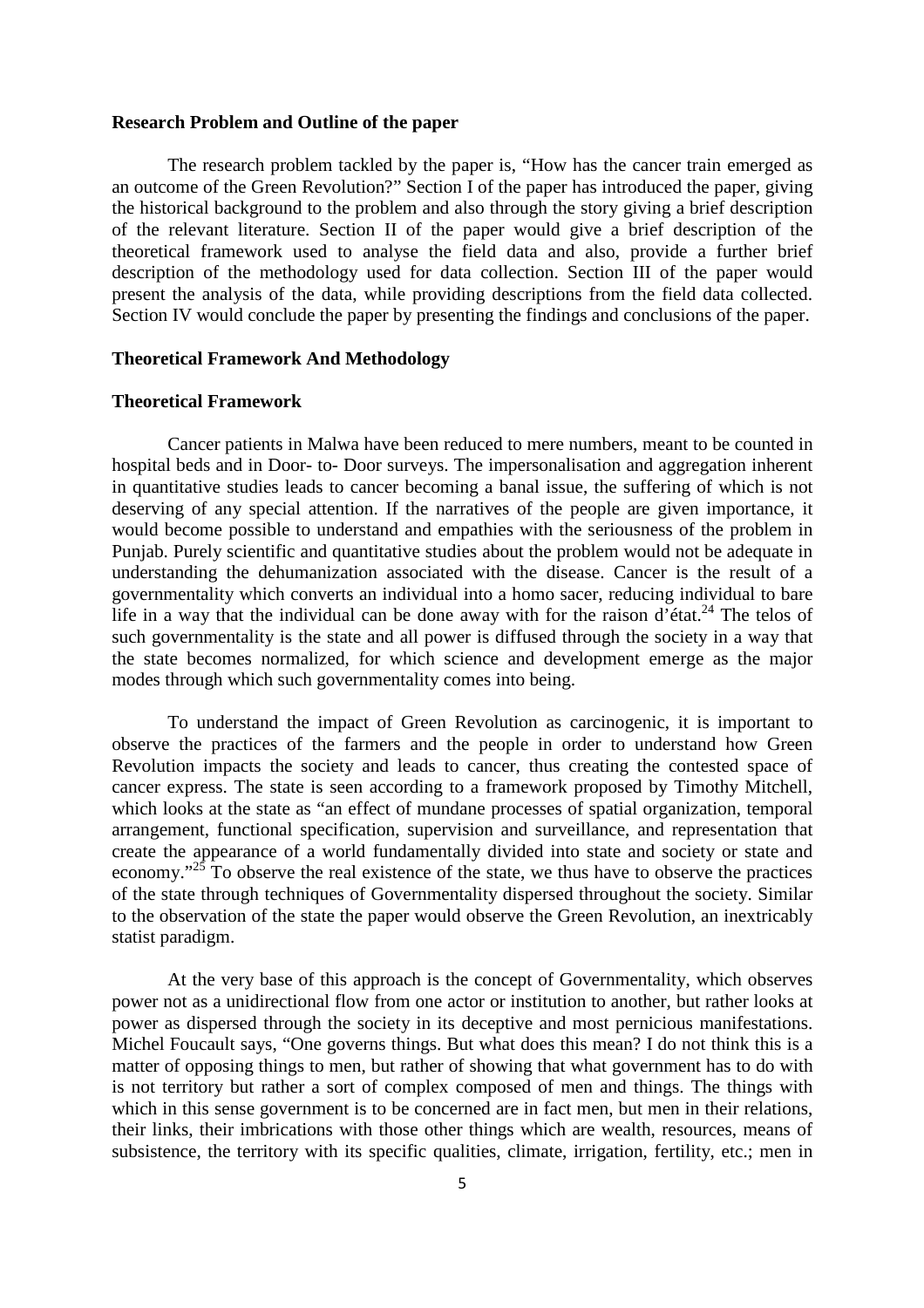their relation to that other kind of things, customs, habits, ways of acting and thinking, etc.; lastly, men in their relation to that other kind of things, accidents and misfortunes such as famine, epidemics, death, etc."<sup>26</sup> The Foucauldian methodology, contrary to popular perceptions, does not ignore the existence of universals. Rather, The Foucauldian methodology looking at ideas like the Government ignores the existence of universals. As Foucault himself says, "Instead of deducing concrete phenomena from universals, or instead of starting with universals as an obligatory grid of intelligibility for certain concrete practices, I would like to start with these concrete practices and, as it were, pass these universals through the grid of these practices."<sup>27</sup> An approach which looks at everyday practices could help us understand the impact of governmentality practices while ignoring universals; in short help us understand the daily life events which enable power to flow through society. State appears as a well- structured entity because of these mechanisms and arrangements which constitute the way the population is governed in relation to things. The state seems to recognize that a host of mundane rituals and procedures are required to animate and naturalize metaphors if states are to succeed in being imagined as both higher than, and encompassing of, society.<sup>28</sup> The paper intends to examine the appearance of the state and this porous boundary between the state and the society, which 'govenmentalises the Green Revolution' and cancer in Punjab.

#### **Methodology**

 The paper relies on an organised data collection exercise and fieldwork. Secondary data in this paper gives a background, theoretical framework and evidential support to the primary data analysis of the research. Given the nature of the problem being studied, a qualitative methodology has been followed to bring out the nuances and details of the tragedy of cancer and the green revolution in Punjab. The tragedy of the green revolution expressed in the cancer epidemic and the cancer train has been studied by narrating the everyday mundane experiences, interactions and actions of the cancer patients as well as other people, giving a detailed account of the tragedy of cancer and green revolution in the Malwa region of Punjab. By considering the views noted from the field, an opportunity arises to conduct a narrative analysis to ascertain the dominant discourse on the Green Revolution, cancer and state in Punjab, along with the alternative discourses around these issues. The data collection was done through a methodological triangulation, which is the use of different methods in order to bring the various nuances of a qualitative study and confirm the analysis of the hypothesis. Norman Denzin says that Methodological Triangulation, "… involves using more than one method to gather data, such as interviews, observations, questionnaires, focus groups and documents. $129$  The paper used interviews, observation and focus group discussions for collecting extensive data and field notes, often all these methods together. In addition to two round trips on the cancer train from Bathinda to Bikaner and back, a detailed study of the village of Balbhera in the Patiala District was also carried out. A study of the practices of farmers, government officials and the narratives of people in this village provided a rich array of data from which one could look at the problem of cancer and the Green Revolution. Fieldwork was conducted in four major hospitals- Rajindra Hospital Patiala, Guru Gobind Singh Hospital, Faridkot, Max Hospital, Bathinda, and last but most importantly, RCC, Bikaner. However, the cancer train was the main location of data collection, which was studied in detail in order to capture the narratives of the patients travelling in the train and to unearth this tragic consequence of the Green Revolution.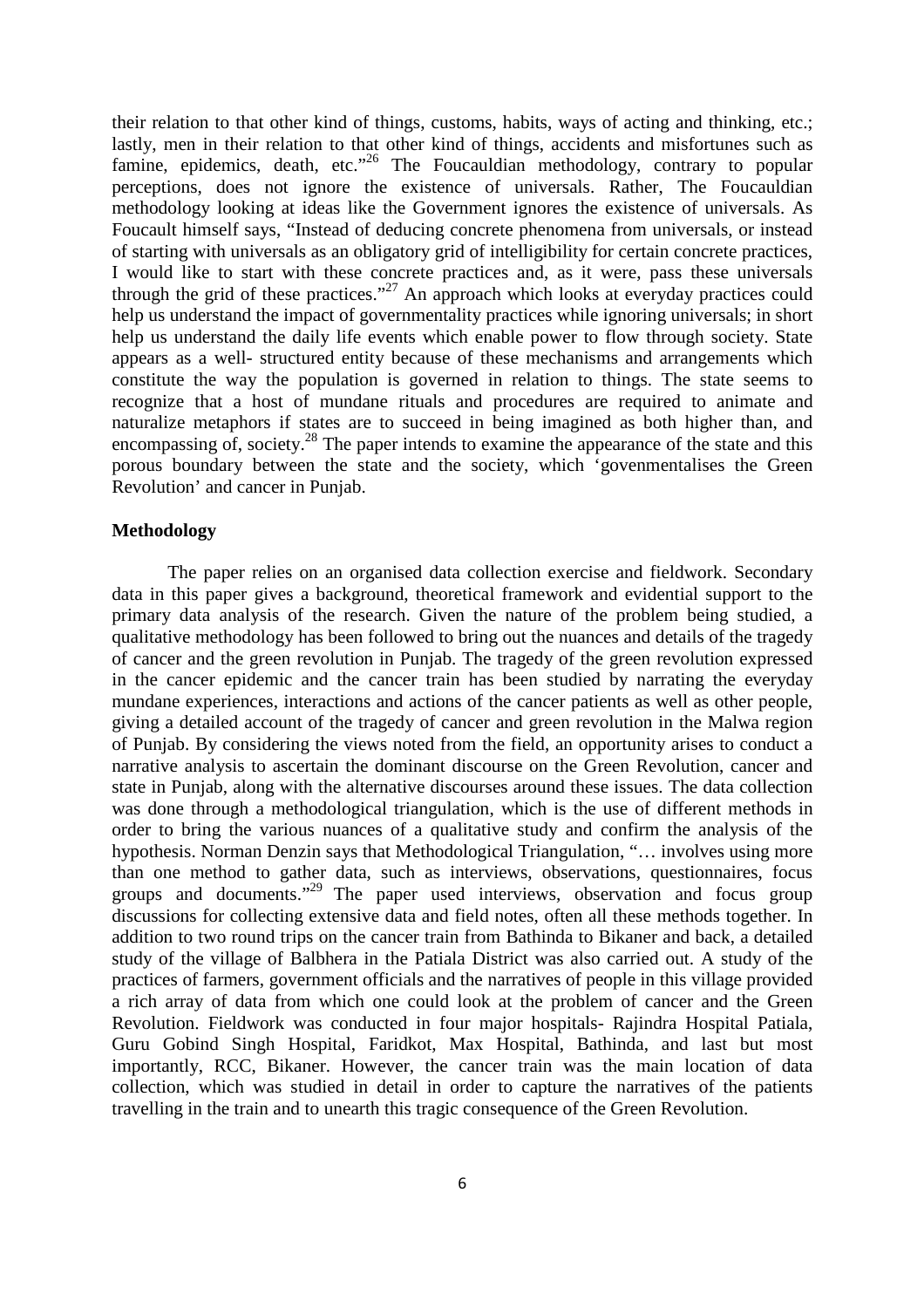Cancer patients and their relatives were the main category of people interviewed. 49 cancer patients were interviewed, with or without their families, as a part of the data collection exercise. "Interviewing is a basic mode of inquiry. Recounting narratives of experience has been the major way throughout recorded history that humans have made sense of their experience."<sup>30</sup> These interviews were semi- structured in nature, with a structured methodology being avoided. Using a structured interview methodology creates the risk of a priori biases of the interviewer creeping into the questions as well as into the structure of the questionnaire, impacting aspects like the sequencing of questions. . It is well recognized that "semi-structured interviews also allow informants the freedom to express their views in their own terms."<sup>31</sup> Within the Cancer Train and the village of Balbhera, observation was used extensively to observe behavior, conversations and practices which characterize the general mood within the Cancer Train. "… even the gradual development of understanding is based on the accumulation of observations of daily routines, specific events, and conversation, to which the observer has carefully attended and captured in field notes. At its very basic, observation is just that, the researcher explicitly and self- consciously attending to the events and people in the context they are studying."<sup>32</sup> Focus Group Discussions were also conducted in the cancer train with patients to know their views and to analyse their discussions around the topics of green revolution, politics, and cancer in Punjab. Using this triangulated methodology of data collection, the analysis has been enriched with various nuances and diverse representations.

## **From Pind (Village) To Bikaner: Analysis of The Birth And Existence of The Cancer Train**

 How does a regular train become a train meant for the cancer patients? How does the cancer disease become such an alarming epidemic, and more importantly, how does an administrative apparatus get caught so underprepared for a crisis? The Cancer Train is a unique phenomenon where one can understand the quagmire which Malwa finds itself in- the quagmire of the Green Revolution. Neither would the Green Revolution let the region live nor would it let the region die. The Cancer Train is a phenomenon which traverses different realities of the state and the green revolution within its fold and seems dispersed across the time frame of the past, present and future. The train showcases the inability of the state to provide a real alternative imagination to the people of Punjab, forcing them into the fatal subjugation of chemical shops, machinery dealers, Primary Health Centres, Hospitals and ultimately the Cancer Train. The Cancer Train turns out to be the end of a process which starts with the most mundane activities of everyday life of the people, from their work in the fields to their consumption of food and water, all of which has become carcinogenic. The daily mundane practices of Punjab's people have become carcinogenic and that has cumulatively resulted in the Cancer train phenomenon emerging in Punjab. The observation of the green revolution through these mundane daily activities is at the crux of understanding the cancer epidemic in Malwa.

 When we use a method where we observe the state in its daily mundane existence and the regularized practices, we observe two arenas of power where contestations are seen and where the cancer starts becoming more and more dominating over the people- the village and the bureaucracy. The division between these two arenas can be seen in both, a temporal and spatial mode, and both these modes intersect frequently. Temporally, a mareez (patient) moves from the space of the village to a hospital, facing the bureaucracy at both the stages. Cancer Train becomes a destiny for most patients, who are unable to fund healthcare in the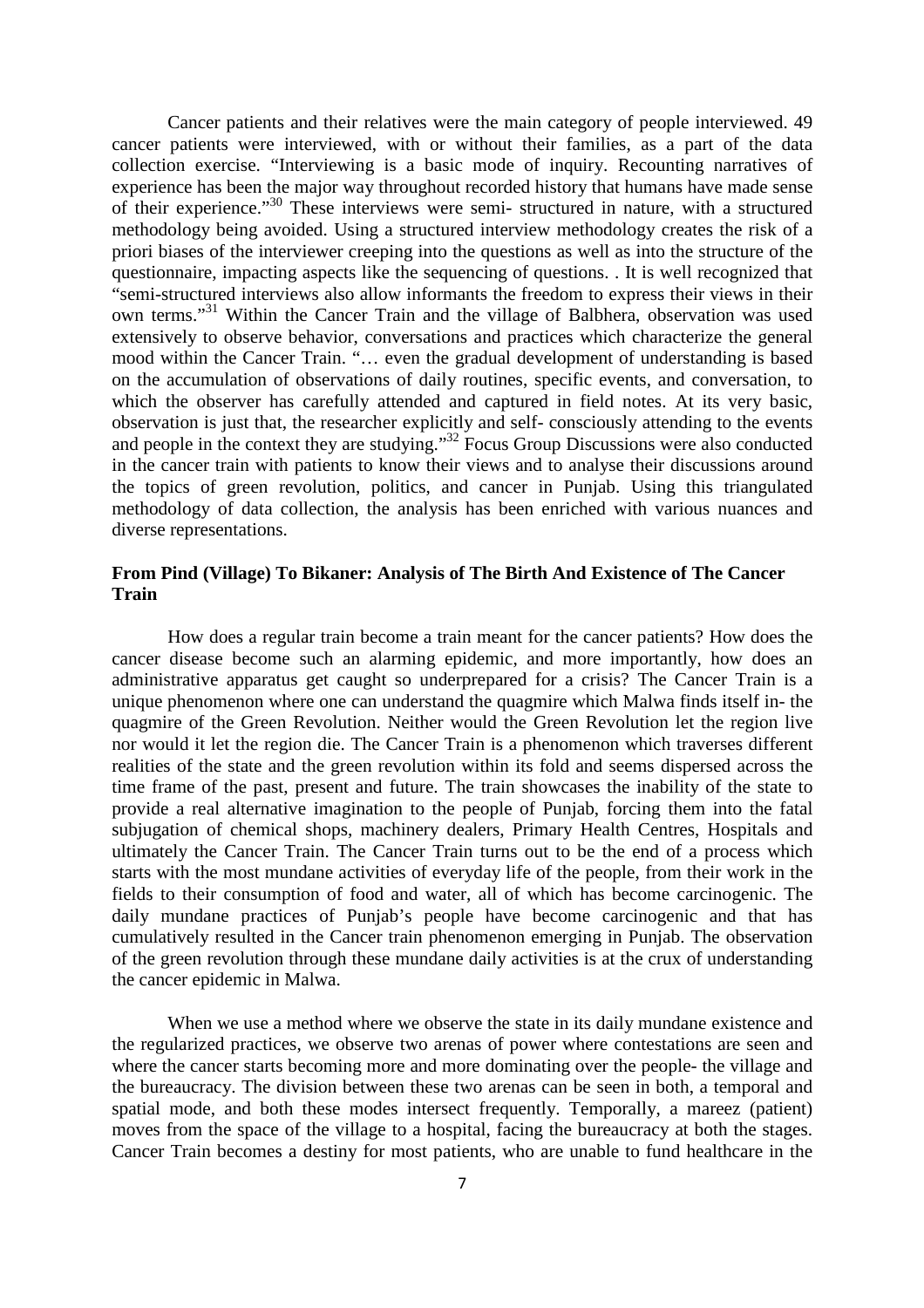increasingly neoliberal and market based public healthcare in Punjab. Therefore, both these arenas are imbricate in a global political environment of increased marketisation and neoliberalism which assist the hegemony of science and development, becoming perfect bed fellows in this entire scheme. The paper in this analysis would explore, in detail, the factors which help in creating the cancer train as an almost timeless metaphysical phenomenon which embodies within it the sorrow of Punjab and seems to cry out with voices, listening to which one could understand the current crisis which grips Punjab. **Village** 

 The village has been a prime unit of sociological study in India right from the time when Village Studies became a subject of sociological enquiry in the Departments of Indian Universities under the mentorship of sociologists like MN Srinivas. In this section, the village would be analysed as a site of power where a whole network of governmentalities operate together, not necessarily in sychronisation, to create the impact of the Green Revolution being studied- Cancer Train. If one looks at Foucault's main inspiration for the idea of governmentality, it is taken from sixteenth century French political economist Guillame de La Perriere. Foucault says, "in Guillaume de La Perriere's book consists of the following statement: 'government is the right disposition of things, arranged so as to lead to a convenient end'..."<sup>33</sup> Thus, Governmentality or the art of governing, he goes to observe, has become the art of governing things and men in relation to governing things such that it leads to an end convenient for the sovereign state, and the greatest number of people.<sup>34</sup> The Green Revolution can be observed as a historic idea which created a particular genealogy within agriculture a way that the sovereign state, with science and development as its reasons, became the end of its actions and effects.

 A type of Governmentality which captures the green revolution in its everyday existence is what this paper calls, "Progressive Farmer Governmentality". It is a Governmentality rooted in a particular discourse on farming. "Progressive Farmer" is the name given by the Punjab Agricultural University (PAU) to its chosen farmers who have been most loyal to their advice on farming and have followed a scientific approach to farming, as advised by the University researchers. However, they cannot be treated as passive agents of the PAU's knowledge. They are active in using that knowledge for their advantage and to spread their beliefs. They play the role of advisors for their fellow farmers in the village, where they advise other farmers on the "scientific method" of agriculture. Usually, all the landowning farmers are Jat Sikh by caste. During the fieldwork, when asked about how they learnt about farming, most farmers answered that it was through the father and other members of their *biradari* (caste). The Progressive Farmers, who are also Jat Sikh, disperse this scientific knowledge through the generations because all the landowning farmers are mostly from the same *biradari*. This caste based occupational domination of Jat Sikhs is so obvious and banal that, the community calls itself as the *Zamindar* (land owner) caste. This was observed in the village discourse at Balbhera as well as in the other villages which were visited. The scientific and technocratic governmentality in agriculture, derived from the ideological discourse of the green revolution has been directed solely obtaining a high yield to benefit the landowners. The "Progressive Farmer Governmentality" is not a uniform regular phenomenon across all the farmers. Rather, it is an "ideal type" which is proposed and celebrated by the scientific discourse of the Green Revolution and the institutions like Punjab Agricultural University which are the ideological flag bearers of modern scientific agriculture and green revolution in India.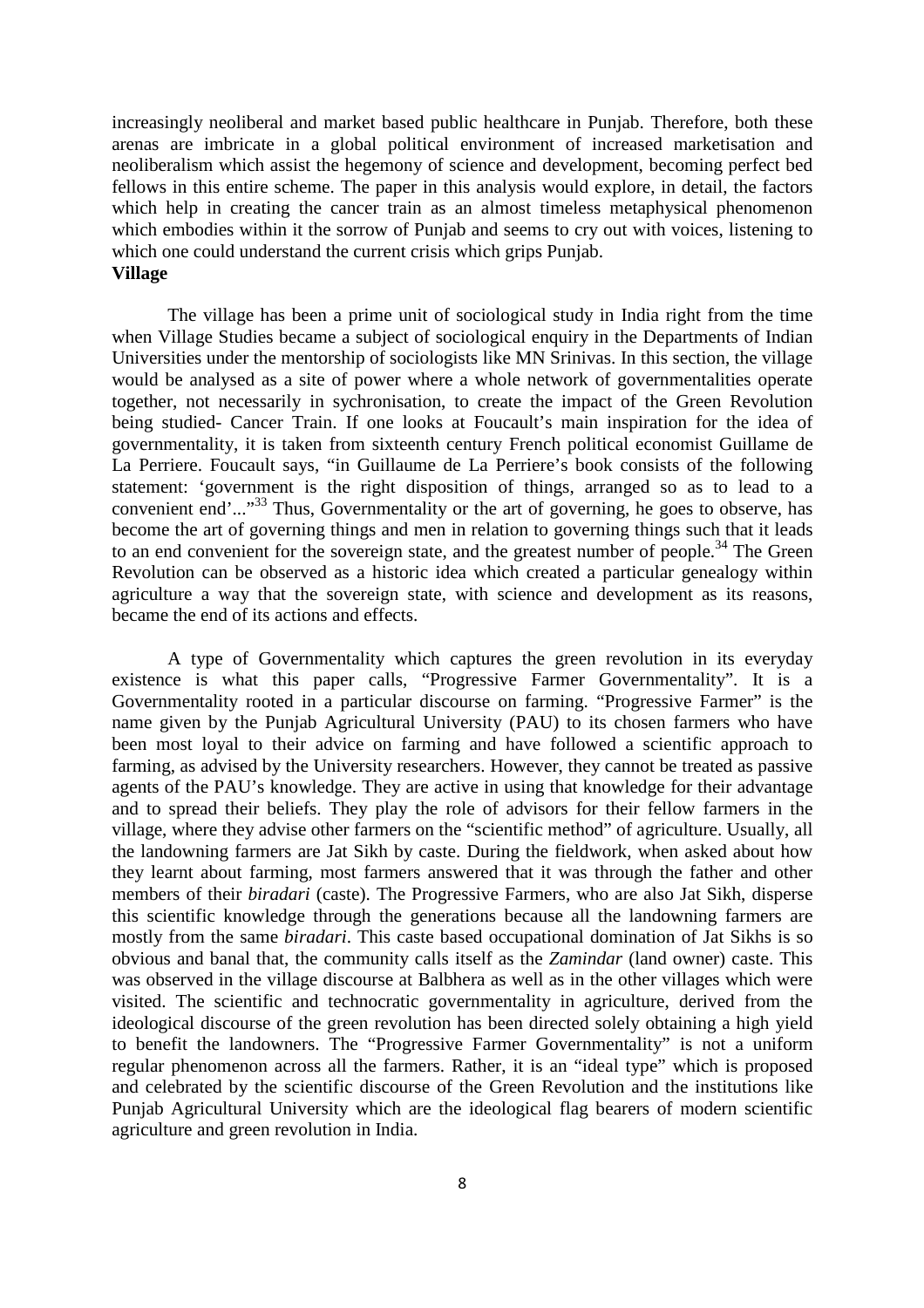The state, society and the green revolution are seen in the farm practices, in the minutest arrangement of farm equipment and in the seemingly banal practices of agriculture. The society becomes visible in its interaction with the state through the Green Revolution farm practices. The society is seen interacting with the state, every time the farmer uses his subsidized tractor to sow hybrid genetically modified seeds in the field. The society is seen in the reckless uninformed use of Government- approved pesticides and fertilisers. The statesociety interactions here give us a good standpoint to observe the most remote and basic manifestation of the Green Revolution- at the level of the farm and the village.

 During fieldwork in Balbhera, when the farmers were enquired about their ideas of farming, most said that there was no alternative to the chemical model of agriculture, if wanted good yields. In addition, the yield was the only aim that was foremost in their minds when it came to their interactions with their land. Gurjeet Singh, a farmer from Balbhera, who was interviewed and observed in his daily practices said, "The Land has become addicted to fertilizers and pesticides. The more chemicals we put, the more the land will give."<sup>35</sup> This statement said in its utmost banality, becomes a horrifying indictment of the hegemonic idea of modern agriculture, when it is known that Gurjeet was actually a cancer patient who had just recovered successfully from the deadly disease, weakened considerably by it. That such a statement should come from a cancer survivor is a sign of the tragedy of green revolution in Punjab, especially considering that Gurjeet was well aware of the contribution of this kind of farming to his cancer. When a particular idea becomes so dominant that its existence is considered inevitable, even at the cost of death, it becomes an imperative to fully understand that which enables this kind of resignation to exist. The "Progressive Farmer Governmentality" is based on a particular mode of interaction with the land- an interaction which Gurjeet talked about in completely utilitarian terms without a thought given to anything else, even his own health.

 A farmer's interaction with their land is nothing but their exercise of power. An observation of the power of the farmer over his land can help infer many subliminal characteristics of agriculture. Primary among them is the discourse in which this power is embedded. The more one sprays these chemicals, the better the yield. Gaining a better yield is a "convenient end" towards which the exercise of power is directed. This aim ignores the farm as an ecosystem of coexistence. This reductionist end plainly excludes the soil, the microorganisms, the water table and the trees that are planted on the land. In the process of getting maximum yield, the farmer governs the land,<sup>36</sup> raw materials, machines and chemicals in such a way that the objectives of ecological dynamism, survival and flourishing of microorganisms, birds, insects and animals, and the general availability of good quality food- non adulterated food, become mere "idealistic utopias" and do not get a place in the modern agrarian episteme of farmers. The discourse of the farmers agrees with Karl Manheim's thesis that any discourse which differs from the dominant one, and poses a threat to it, is labeled a utopia. $37$ 

 In addition to ideological dominance of the green revolution model of agriculture, there are practical rational reasons which inhibit the farmers from following health- friendly practices. These aspects of the governmentality derive from the incompatibility of both the technological apparatus inducted into the village, and the entire agrarian episteme with the climatic conditions of the village. PK Shetty (2004) states on the basis of his fieldwork, "A majority of the respondents do not follow any of the recommended safety measures while handling pesticides, such as wearing gloves, shoes, face mask and other protective clothing.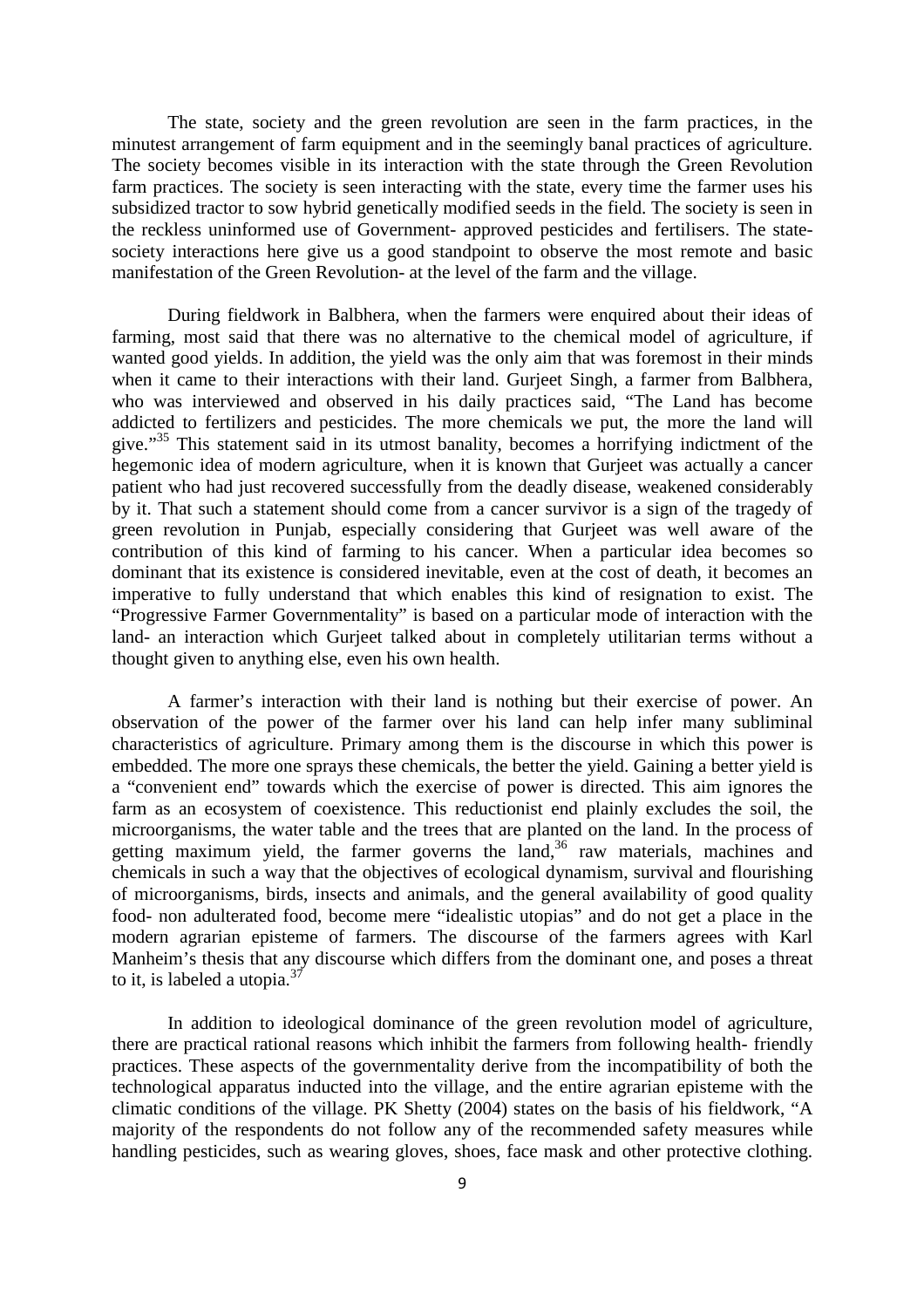They found these protective measures uncomfortable in the hot weather and also as a hindrance to their work... In Bathinda, 46 per cent of the respondents said they take their own decisions regarding the type of chemicals to be used in controlling pests and diseases."<sup>38</sup> A number of farmers in Balbhera, including Gurjeet complained of the same discomfort caused by the apparatus which is meant to protect them, and expressed the same selfassurance regarding their own expertise about the scientific properties and effects of these chemicals on the soil.

 This paper is not taking an ascetic view against overproduction and overconsumption, or even one against science as a method of reason. Rather what this paper is pointing towards is the "Reductionist Science" as Vandana Shiva calls it, which is involved in this particular governmentality. According to Vandana Shiva, there are three exclusions which come about when one looks at science with a blinkered worldview of aims and targets- "(i) ontological, in that other properties are not taken note of; (ii) epistemological, in that other ways of perceiving and knowing are not recognized; and (iii) sociological, in that the non-expert is deprived of the right both of access to knowledge and of judging the claims of knowledge."<sup>39</sup> By producing protective equipment which is unsuited to the climatic conditions of the farmers, modern science and its products in India betray their western origins and an imperialist disdain for the demands to adjust science and technology to local conditions. This is only one aspect of the epistemological violence of modern science. This particular form of violence would be taken up in greater detail in the last part of the section, when the alternative discourses against the Green Revolution shall be analysed.

 The Progressive Farmer Governmentality is embedded in a scientific discourse which is a perpetrator of mass ontological and epistemological violence. By taking high yield as the only aim, the other properties which make up the farm ecosystem are ignored and this becomes the main mode of violence over environment, health and habitat of the people. Shiv Visvanathan says, "For all its innovation, it (green revolution)'s questioning of the relevance of ideology, traditional knowledge, development it took many of the basic categories of discourse for granted. It had the conventional approaches to nature, to science, to productivity sans ecological consciousness." This "conventional approach to nature, to science, to productivity sans ecological consciousness" which Visvanathan talks about, leads to the ontological exclusion of science, which Vandana Shiva talks about.

#### **Bureaucracy**

 If modernity has one feature which defines its birth, existence and perpetuation, it is the modern bureaucracy. The bureaucracy of modern nation states has fascinated sociology ever since its inception as a discipline. Max Weber believed that the emergence of bureaucracy was coincidental with the process of increased rationalization in society. While describing the role of bureaucratization in the rise of "money economy" and capitalism, Weber said, "The basis of bureaucratization has always been a certain development of administrative tasks, both quantitative and qualitative.<sup>40</sup> These administrative tasks, according to Weber, were required in order to manage an advanced capitalist economy, and were spread out across the public and the private sectors. In the sphere of the state, bureaucracy is constituted by a bureaucratic agency, while in the sphere of the private economy, it is constituted by a bureaucratic enterprise."<sup>41</sup> Bureaucracy is treated by Weber as an institution which is tasked with the management of a rational capitalist society. However, Weber does not look at the bureaucracy in plainly descriptive value- free terms. It was also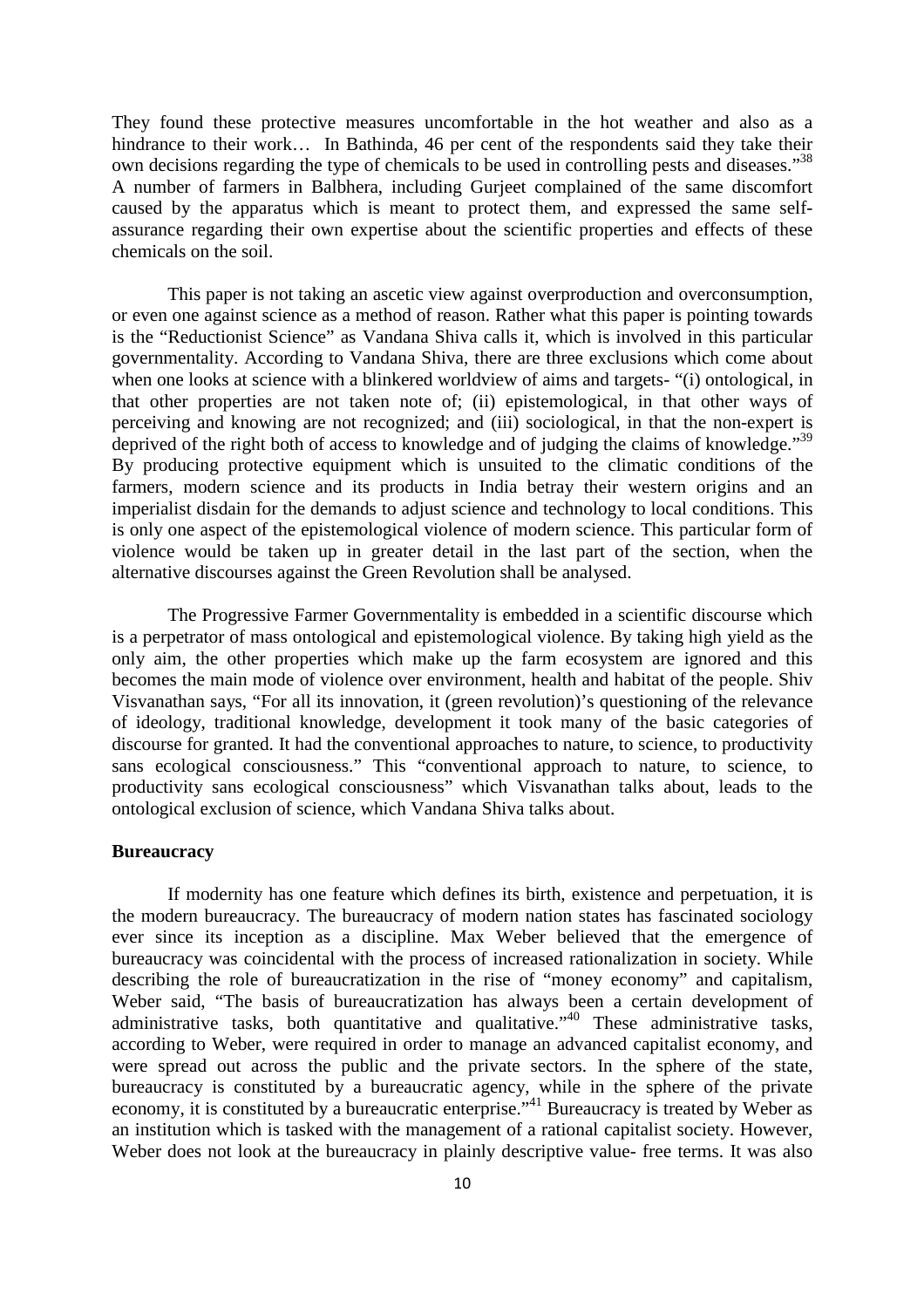seen by him as "a threat to individual freedoms", and he feared that the ongoing bureaucratization was leading to a "polar night of icy darkness", in which increasing rationalization of human life traps individuals in a soulless "iron cage" of bureaucratic, rulebased, rational control.<sup>43</sup> While Weber was concerned with the increased soullessness and rational coldness of the bureaucratic culture he saw the bureaucracy as a necessary institution in modern societies. Marx, on the other hand, saw the bureaucracy as incompatible with modern capitalism, but he also said that in their seeming oppositions they still relied on each other to exist. "The Corporation is civil society's attempt to become state; but the bureaucracy is the state which has really made itself into civil society."<sup>43</sup>

 However, not all bureaucracies exist in modern societies, and their existence goes far beyond the functionalist idea, that of bureaucracy being a catalyst or obstruction for modernity and capitalism. Bureaucracies exist as sites of the exercise of power over the populations. In his ethnography on corruption and bureaucracy in a village in Uttar Pradesh, Akhil Gupta notes that bureaucracy in India is associated with inefficiency and corrupt practices. The bureaucracy through its actions has the power to convert human beings into homo sacer, reduced to their bare lives. His study of the discourse of corruption brings about the modes of governmentalities through which bureaucratic power commits structural violence upon the people. He calls this violence structural because, "…it is impossible to identify a single actor who commits the violence. Instead, the violence is impersonal, built into the structure of power."<sup>44</sup> Akhil Gupta associates with bureaucracy, an arbitrariness which is synonymous with the unpredictability of bureaucratic behaviour. The officials could be the most compassionate people, and offer all the help at hand. Alternatively, they might be cruel and demand compensation in monetary terms or kind even from the poor and marginalized. They might delay the services in case of a disagreement or take up the case before the others if it pleases them. According to Akhil Gupta, "Such arbitrariness is not itself arbitrary; rather, it is systematically produced by the very mechanisms that are meant to ameliorate social suffering."<sup>45</sup>

 The bureaucracy in Punjab and Malwa, like the rest of India, is a product of the colonial rule. The British installed a selected cadre of Indians as civil servants who would execute British policies and collect taxes for them. "The Indian Civil Service was a tiny administrative elite, never more than twelve hundred in number and, until the twentieth century, overwhelmingly British in composition. The lower ranks of the administration were peopled by a vast army of subordinate clerks and provincial staff, recruited in India to do the more humdrum tasks. But the hierarchy was headed and guided by the well controlled hand of carefully selected ICS officers."<sup>46</sup> The bureaucracy that we see today is notorious for maintaining the same division and distance between the bureaucratic elite and the population. The bureaucratic culture has not just stayed in Government offices. The culture of bureaucratic elitism has dispersed into the entire society, and forms a Governmentality of its own. This "Governmentality of the bureaucracy" creates a glass frame between the population and the bureaucrats embodying power in its spatial design and formation as well. It produces an "arbitrariness" in its functioning which makes any tryst with the bureaucracy a highly uncertain one. In Balbhera, when a few local shopkeepers were asked about the Doorto- Door Survey of Cancer patients which happened in 2013, it turned out that it was not such a distant memory. There was almost unanimous agreement with the version of the event where the survey enumerators arrived at the local Gurudwara and announced through the loudspeaker, asking all the cancer patients to arrive at the Gurudwara in order to get enumerated. The survey was called "Door- to- Door" but for all practical purposes, turned out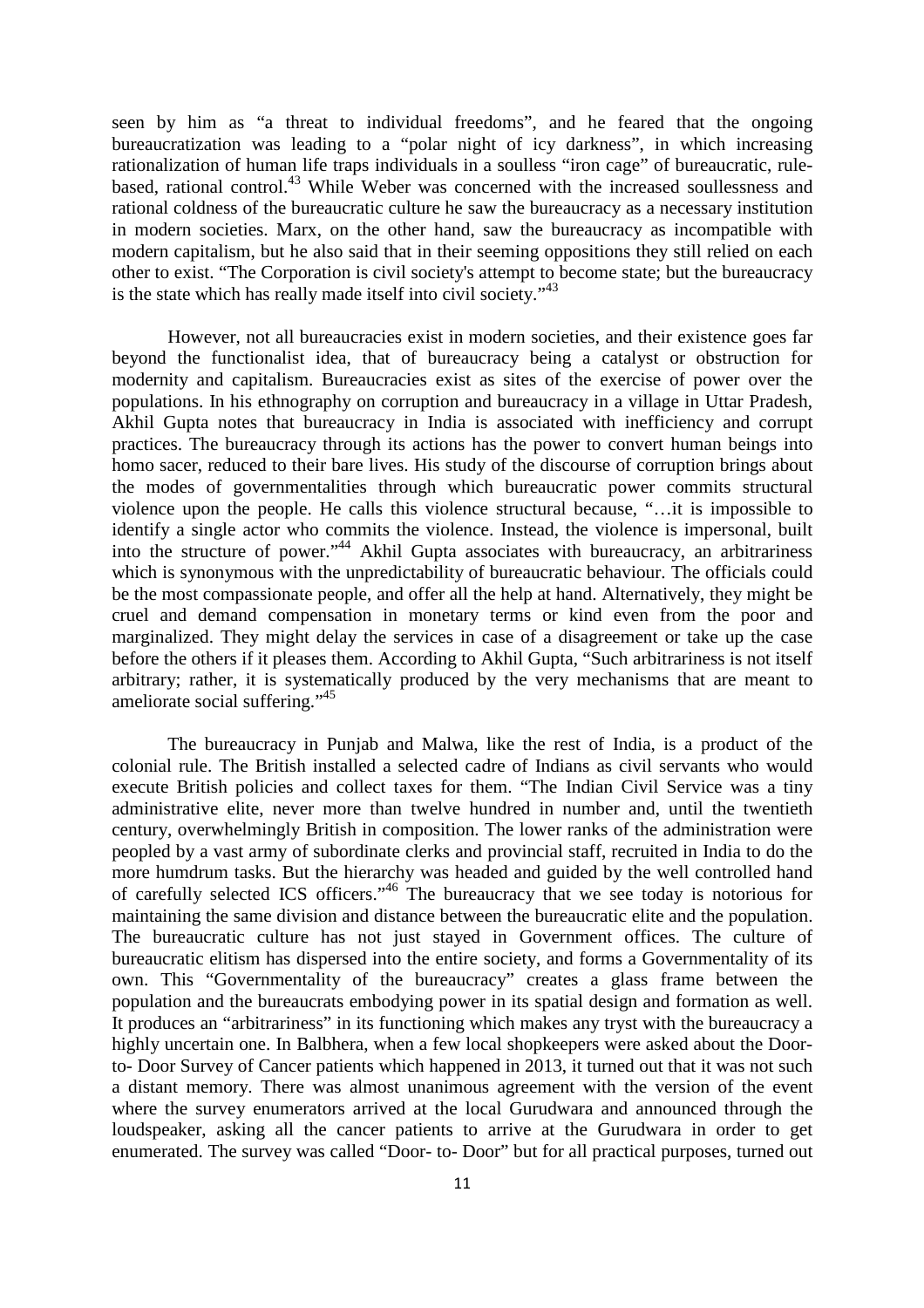to be a "Gurudwara- to- Gurudwara" survey. As weak cancer patients have great difficulties in not getting out of the houses in their condition, there is a very high probability that many of them were excluded from the survey. The bureaucracy governs through the division of spaces. This special exclusion of people denies them basic services and rights, and becomes especially violent when it is related to healthcare and public health.

 The Primary Health Centre (PHC) of the village existed at the other end, quite far away from the part of the village where lower castes and the poor lived. The Accredited Social Health Activist (ASHA) of the Balbhera village, Gurinder Kaur, was not exactly unfriendly towards the people and did her job quite dutifully. However, in one of my interactions with the people in the main part of the village which was home to the lower castes and poor, it turned out that the list of cancer patients given to me by the ASHA excluded 3-4 patients who were alive. Not coincidentally, all were non- Jat Sikh and poor. The exclusion of patients from the list resulted in important services like palliative care and health checkups being availed to the people. The arbitrariness and inefficiency of the bureaucracy in its functioning, despite its organized structure, opens up an area where the concept of a rationally efficient bureaucracy needs to be critiqued in the social context of Punjab, especially in the health sector.

 This bureaucracy becomes much worse in its impact and consequences over the people when one enquires into the functioning of the public hospitals. Hanuman Singh, a daily wage labourer from Ludhiana had come to Guru Gobind Singh Hospital and Medical College, for his wife's cancer treatment. The couple was sent back twice. The first time they went, she was made to go through one stage of the check up and then asked to come back for the second, the next week. The next week on the appointed day, the doctor who carried out the examination in the previous week was not present. The other doctors refused to take up the treatment from that stage despite the other doctor having given a detailed note in their patient notebook. They had to return and come back next week when the doctor was present.<sup>47</sup> The arbitrariness of the bureaucratic culture even among the doctors shows the culture of bureaucracy in the most basic and micro level processes and interactions of daily life, even influencing those professionals who are technically outside the domain of bureaucracy. All of this exclusion is not because of the lack of execution of tasks according to rules and procedures, in fact it is because of this very execution of the rules by the word and not figuring in an ounce of empathy in the whole action. The impact of this "iron cage" leads to what Weber calls a situation akin to "polar night of icy darkness."<sup>48</sup> Akhil Gupta says that the suffering and structural violence is "systematically produced by the very mechanisms that are meant to ameliorate social suffering." $49$ 

 The procedures are inscribed in a manner which is unintelligible to most people, even if it is written in Punjabi, their own language. The complexity of jargon and grammar used in the official writing is a major reason for exclusion of people. The toughness and rigidity of the procedures further add to the already existing contempt which people have for bureaucratic work, the contempt stemming from the immense difficulty faced in understanding, executing and maneuvering through these procedures. However, as much as the state has failed in ameliorating the suffering of the cancer patients and tackling the cancer epidemic, it has done something in terms of welfare for the cancer patients. *Mukhyamantri Cancer Rahat Kosh* (Chief Minister Cancer Relief Fund) is a scheme initiated at the behest of the Punjab Government which provides free diagnosis, treatment and medicines for cancer up to a threshold of Rs. 1.5 Lakh. There are however two major problems with this. The cost of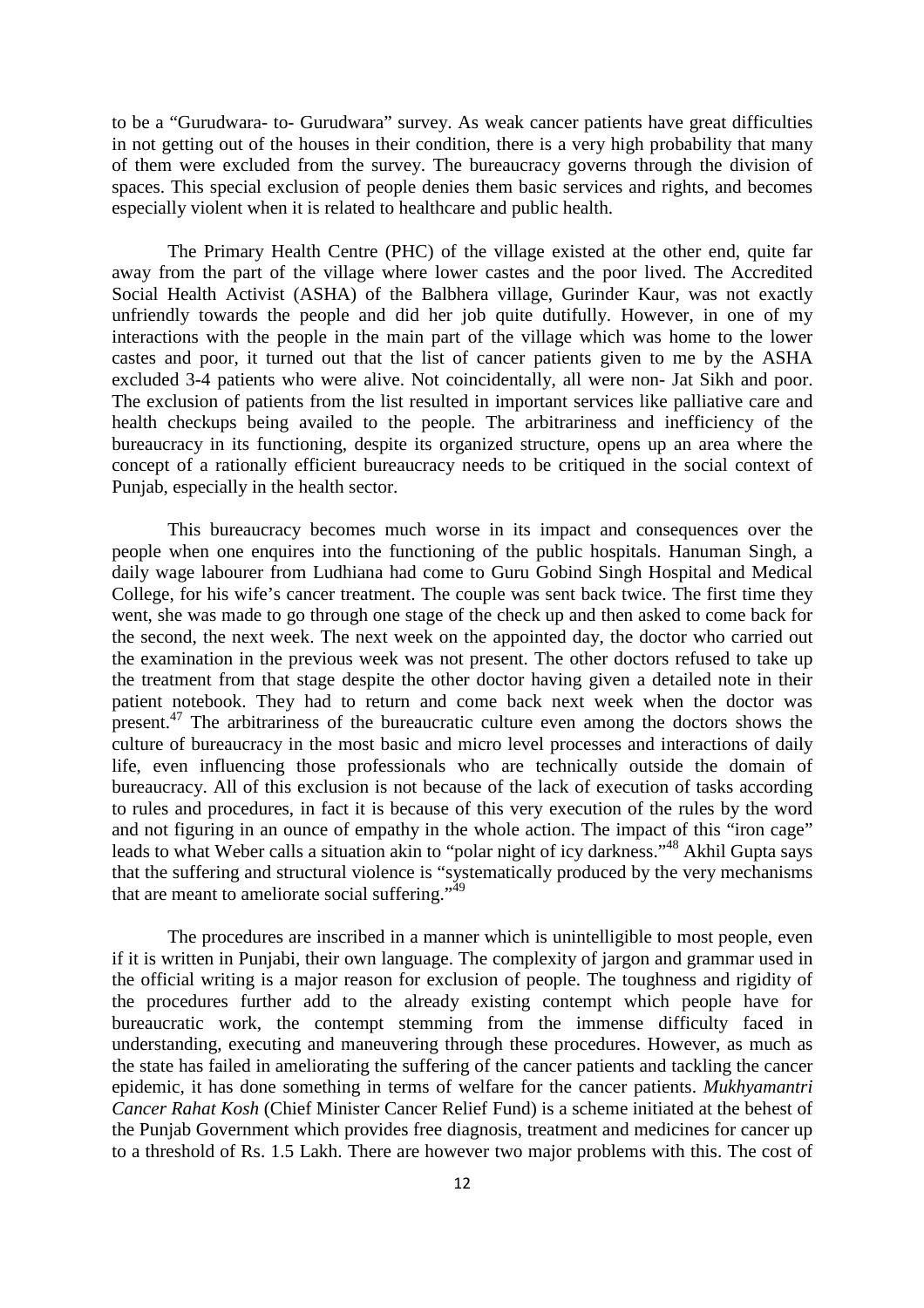treatment mostly even exceeds the Rs. 1.5 lakh that the Government provides to the people under the Mukhyamantri Cancer Rahat Kosh Yojana. In a study by Inderjit Singh et al. the average cost of diagnosis, admission, treatment and follow up came out to be Rs.  $2.75$  lakh.<sup>50</sup> The difference of an average of Rs. 1.25 lakh between what is given and what is required, is unaffordable for most cancer patients, especially the poor and the marginalized, a category overrepresented by Dalits and OBCs from across faiths. This kind of a half- hearted financial support are only poor substitutes for a strong fully- funded public treatment of cancer and it ensures that people continue to flock to Bikaner where the costs of cancer are far lower even without any special fund, mainly because of the Rajasthan Government scheme for Universal Healthcare including diagnosis and medicines of all diseases including cancer.<sup>51</sup>

 However a more dominant reason for the ineffectiveness of the scheme in keeping Punjabi cancer patients in Punjab is the utter difficulty in getting enrolled and obtaining a card under the scheme. The procedure of obtaining a Badal Card<sup>52</sup> is terribly complicated. Inderjit Singh et al. explain this by stating, "The process for taking state assistance, termed as tedious and time consuming, is as follows: (a) submission of application with residence proof, cancer test report and estimates of treatment cost from the hospital; (b) approval from the Govt. Medical College and Hospital Level Committee (Amritsar, Faridkot, GMCH Chandigarh, PGIMER Chandigrah); and (c) a final sanction from the government, Chief Minister of Punjab."<sup>53</sup> This immense complexity and toughness of procedure is debilitating for a poor working class person. There are a few problems associated with the knowledge of Government schemes not being dispersed at the grassroots. Some of the patients interviewed in the cancer train had never even heard of this scheme or the Badal Card. However, most had just been utterly exhausted by the procedure of having to obtain a card for the cancer patient in their family.

 The immense bureaucratic leviathan is majorly responsible for the Green Revolution inflicted cancer could take up the form of an epidemic. The inefficiency and complexity pervades the health sector but is also strong in the other departments. The failure of the state to ensure compliance by farmers towards the guidelines for pesticide and chemical use can be attributed to the mammoth task involved in making a policy effective with such an inhibiting bureaucracy. Sucha Singh Gill encapsulates this problem well, "There are three easily identifiable reasons for the past deterioration in these (health) services. First, a section of employees lacks commitment to their profession and avoids work or remains absent. Secondly, there are no visible incentives for efficient workers and disincentives/punishment for inefficiency. The administration lacks efficiency orientation and main thrust of administrators is towards wielding power and the misuse of their position for private benefits. Thirdly due to bureaucratic delays and red- tapism, funds which are available for improvements and upgradation do not reach the institutions well in time and large amounts leak out illegally contributing to the enrichment of those holding key positions".<sup>54</sup>

 The green revolution culture of farming and the bureaucracy have been analysed as exercisers of power through their governmentalities, creating the cancer epidemic as a consequence. The increasing privatization of healthcare has only worsened the crisis and made it difficult to manage for the state. The privatization push in healthcare, concomitant with the decline of publicly funded healthcare is not unique to Punjab and is more or less a consistent trend being seen around the liberal capitalist democracies in the world. Neoliberalism is the dominant ideology of our times and even though Punjab's health system and cancer epidemic is not solely because of this one ideology, it has played a pretty major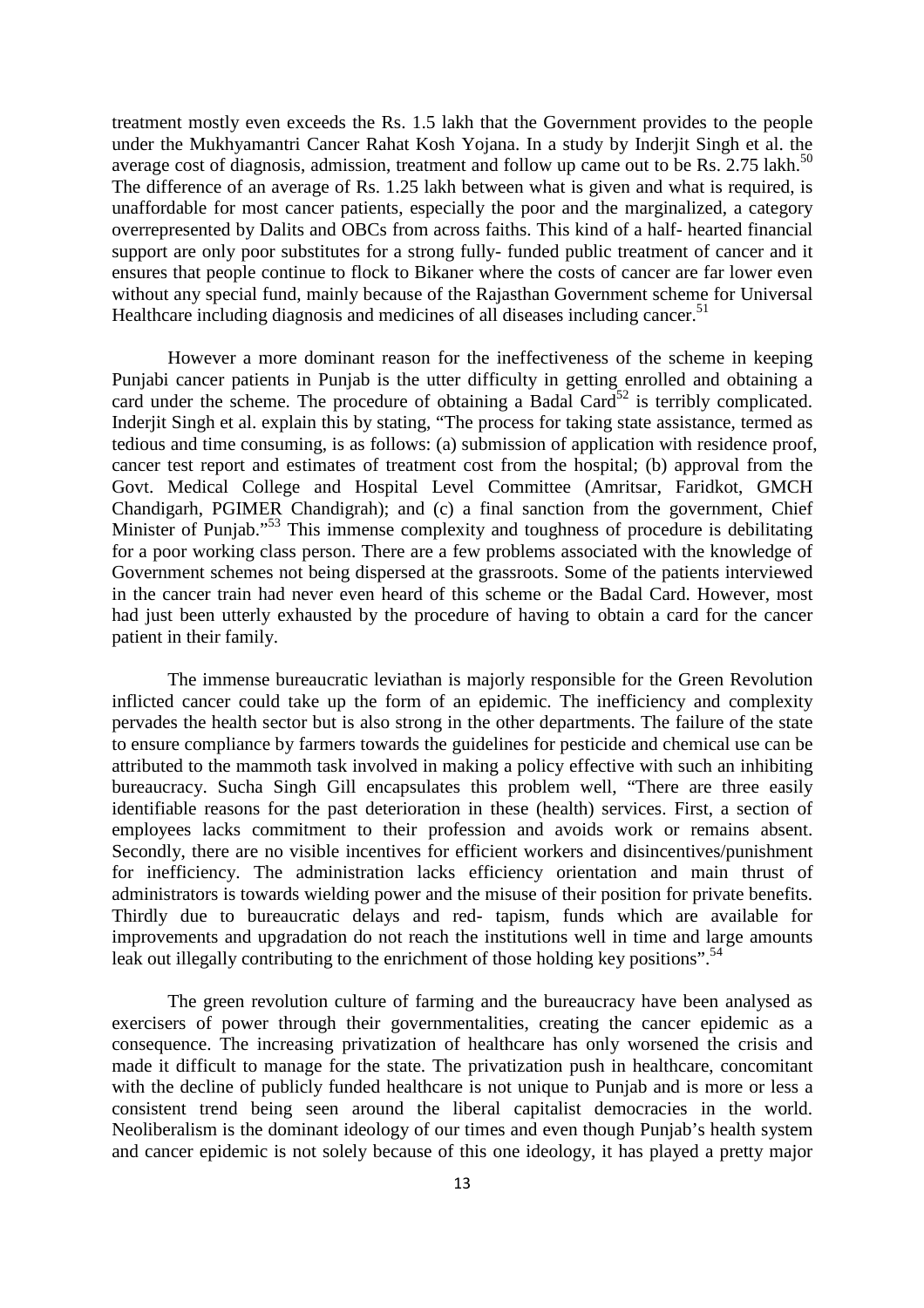role in aggravating the crisis further and contributing to the further immiserisation of the poor and the marginalized.

#### **Neoliberalism and Health in Punjab**

 Neoliberalism is an ideology significant since the 1990s. So deep and pervasive is the power of this ideology that every government has, in some measure atleast, been forced to adhere to the tenets of this framework. "Neoliberalism sees competition as the defining characteristic of human relations. It redefines citizens as consumers, whose democratic choices are best exercised by buying and selling, a process that rewards merit and punishes inefficiency. It maintains that "the market" delivers benefits that could never be achieved by planning."<sup>55</sup> Neoliberalism followed from the academic environment in the 1980s, which had grown in favour of market based delivery of services and contraction of the state. This derived from the works of Public Choice Theorists who saw the state as a nexus of exchange and inefficiency while proclaiming that the essential state was the minimalist state, "restricted largely, if not entirely, to protecting individual rights, persons and property, and enforcing voluntarily negotiated private contracts."<sup>56</sup> The theories of economists like Milton Friedman and Friedrich Hayek were associated with this paradigm of neoliberalism and neoutilitarianism. This doctrine found support in various countries, albeit not from a majority of the people. Neoliberalism came to India formally in 1991 through the 'economic reforms' or what came to be associated with the abbreviation 'LPG' or 'Liberalisation Privatisation Globalisation'. This set of terms summed up what the reforms meant to India.<sup>57</sup>

 The stress on privatisation in Punjab's healthcare also came up in 1990s as the state began to give up on even the most basic measures for social justice and human development. The shift towards market based privatized healthcare is symbolized by two major policy measures taken in the 1990s. Firstly, there was an across the board increase in fees and the medical expenses of patients in public hospitals through a Gazette Notification of February 18, 1994.<sup>58</sup> However, the government did not implement it on the intended date, March 1 1994. Again the same notification was issued on September 26, 1995 but its implementation proved disastrous for the ailing patients, who went into a panic, kept away and hospitals wore a deserted look. The Government, despite there being no organized protest, withdrew the notification finally on October 18, 1995. This was followed by a slow and sustained increase in fees over the next few years which raised little alarm, but at the same time was a policy not even remotely as sweeping as the one intended initially.<sup>59</sup> The second policy brought about was the setting up of the Punjab Health Systems Corporation, which was supposed to privatize and commercialize healthcare in Punjab.<sup>60</sup> This was also revoked after sustained opposition from unions and civil society interest groups. However, eventually this body was set up with a Rs. 420 crore World Bank loan, though in a much more diluted form covering only secondary healthcare in rural and urban areas of Punjab, with the rest being handled by the Directorate of Health.<sup>61</sup> In today's scenario, this privatisation has been consolidated far beyond these two policies, with Punjab's healthcare system being highly market- based, privately managed and very expensive, characterized by a high number of private clinics and a very high ratio of private to public expenditure. After 1991, the number of rural health dispensaries in Punjab has actually decreased marginally and there has been no expansion in health infrastructure of urban and rural areas.<sup>62</sup>

 This decline in public supported healthcare system has been a bane for the common people of Punjab, especially the poor and the marginalized. The withdrawal of support to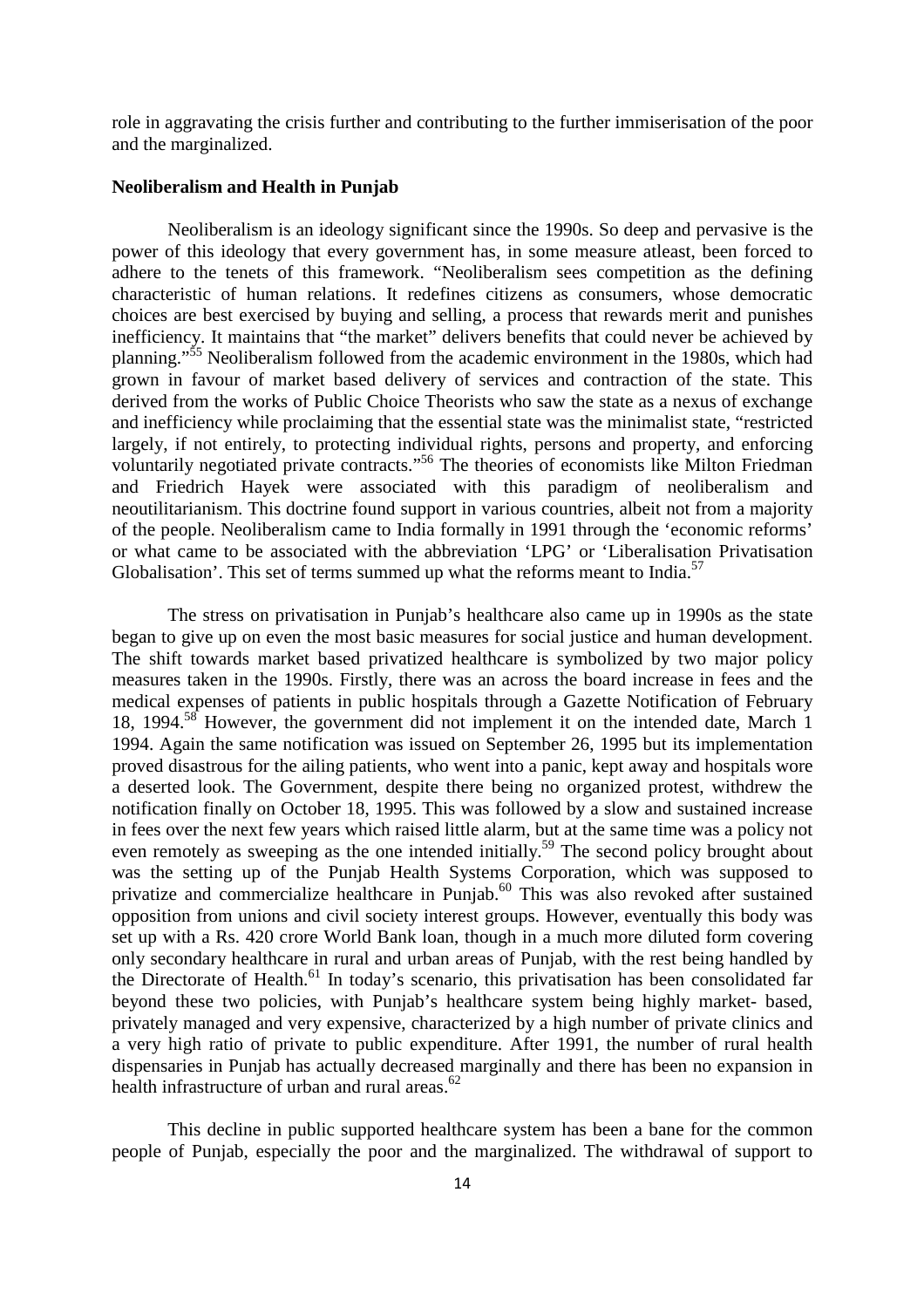healthcare has been concomitant with the rise of proletarianisation and pauperization of the labour force in agriculture and other sectors as well. Punjab is a society dominated by a class of agrarian capitalists. This class of agrarian capitalists emerged as a direct consequence of the green revolution, where the average size of land holdings increased right till the 1980s. A comparison of agricultural censuses of Punjab for the years 1971 and 1981 show that the number of small landholdings below 2 hectares (ha) fell, owing mainly to the cessation of some 0.8 million petty tenancies; land concentration increased and average land holding size went up. At the same time, Punjab registered a steep rise in proportion of labourers in the agricultural workforce (from  $32$  to  $38$  per cent).<sup>63</sup> However, with an increase in mechanization in farming, labour began shifting out of agriculture into non- agricultural occupations. This got intensified especially after the 1990s, when according to Ranjit Singh Ghuman, the "push effect" from agriculture increased while the "pull effect" from other sectors stayed negligible.<sup>64</sup> This led to an increase in proletarianisation and pauperization of labour as no significant change in wages came about in non- agricultural sector. Casual labour also increased in proportion amongst agricultural labour and this labour was now employed on a fluctuating and temporary basis. The decade of 1980s witnessed a rise in share of hired labour in wheat and cotton, and this continued after the 1990s. The startling feature of this was that casual hired labour constituted 68 to 84 per cent of hired labour across the three major crops: paddy, cotton and wheat.<sup>65</sup> In such an economic environment when industrialization has not been fast enough and proletarianisation of labour force has become alarmingly rampant, a withdrawal of state funded healthcare has made the situation worrisome for most people in Punjab. Healthcare costs have increased substantially for the people, majorly affecting the poor and the marginalized. Estimates from the 59<sup>th</sup> round of NSSO say that nearly 41.6% of the total credit acquired was for healthcare purposes, making cost of healthcare a leading cause of indebtedness.<sup>66</sup>

 Agrarian indebtedness has been one of the most important factors to be associated with the agrarian distress and the alarming increase in farmer suicides in the rural areas of India. Punjab has been one of the states worst affected by agrarian distress and farmer suicides. During the fieldwork, the absolutely bleak situation of the economy, environment and society in Punjab became evident. Most of the village water bodies have been polluted beyond measure. The villages have seen a spree of new RO Water dealers who sell RO Water to people who cannot pay for clean drinking water. The income inequality is growing fast while the economy isn't. To make things worse, state funding for education, research, health, and for every other field is being withdrawn and private hospitals, schools and universities are the new norm. The cancer patients flock to Rajasthan because this trend towards privatisation and cutback in state funding has only recently begun there.<sup>67</sup> A number of patients aboard the cancer train contrasted the bureaucratic culture of Rajasthan's hospitals and the attitude of the doctors in Rajasthan to the blithely insensitive and indifferent attitude of the doctors in Punjab. The state has a strong democratic culture of ground level activism and resistance which has probably been responsible for the State Government taking a number of pro- people measures in all fields. Punjab, on the other hand, has seen neither stable democracy nor an existing and functioning civil society, which has made resistance against neoliberal reforms far more muted than in neighboring Rajasthan. However, this is merely conjecturing and this difference between Punjab and Rajasthan in terms of their bureaucracies and welfare regimes needs to be studied more.

 In this environment a cancer epidemic, created by the green revolution agrarian practices and bureaucratic ineffectiveness and arbitrariness, could not have come at a worse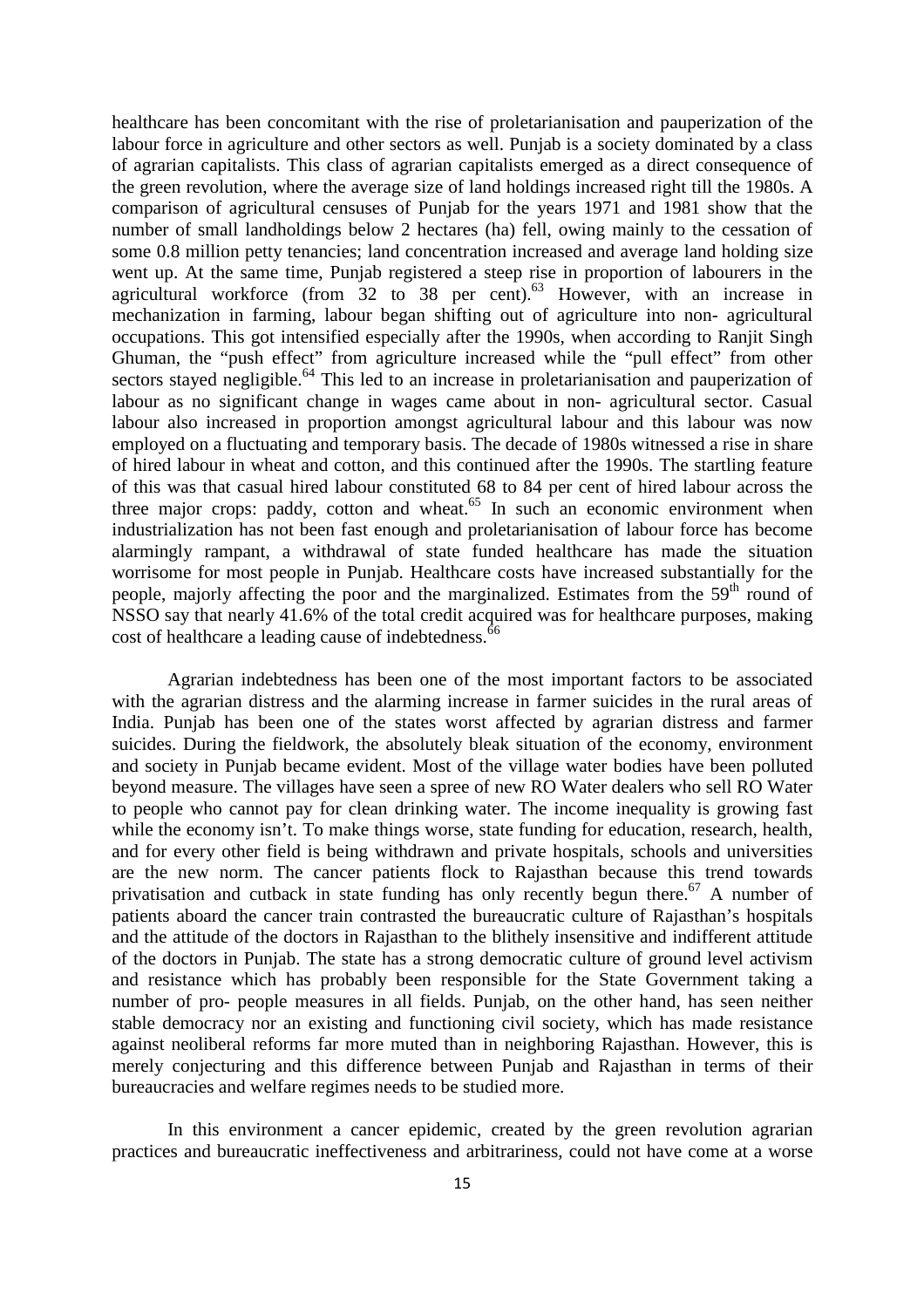time when the state is almost completely dependent on capital and that too, mostly international capital, for its agricultural policies. The state has been largely stripped of its ability to act in any meaningful way to chart a path away from the green revolution model of agriculture. One of the main culprits for this weakening of the state are the Economic Reforms, Structural Adjustment Programmes and goals such as Fiscal Responsibility and Budgetary Management which in the present policy and government ideology are considered sacred. State support is required to encourage research in alterative agricultural practices and their implementation. This does not mean that the neoliberal order is the main reason for the crisis and the paper does not enter this fallacious reasoning. The roots and substance of the problem lies in the governmentalities at the deepest level of the village and the bureaucracy and in the technocratic discourse based on a reductionist idea of science. However, the ability to move out of these ideological formulations becomes far more difficult when the state is robbed off its autonomy to act and is substituted not be grassroots non- state actors but by capital. The modality by which neoliberalism inhibits meaningful public action aggravates the problem of green revolution induced health crisis.

 In today's times, the only way one can move away from a scientific technocratic green revolution model of agriculture is with the help of community level interventions which would create the necessary environment to change the culture of farming from the culture of progressive, modern and yield based farming to a new kind of farming which is sustainable, natural and, human and environment friendly in its existence. Fortunately, the state of Punjab has seen a movement aiming at such a cultural change by changing the mindset through which farming is carried out. The Kheti Virasat Mission (KVM) is a civil society organization which has done tremendous work in the field of organization of communities and people in order to encourage natural 'chemical free' farming. It has been a ray of sunshine in an otherwise dark and dreary environment of degradation and decay.

#### **Is this a movement of change?**

 The paper, in its introduction, mentioned the movement which is emerging in Punjab - The Natural Farming Movement. It can be called a movement, as it is progressing with an objective of creating a paradigm shift in the way farming is carried out. It is being spearheaded by one organization, Kheti Virasat Mission (KVM) founded and headed by Umendra Dutt, a former journalist. However unfortunately, this movement has not reached a number large enough to create any tangible impact in Punjab or Malwa, atleast presently. However, this does not take the credit away from the KVM which is bringing about a change in mindset and the discourse. With each day, progressively more and more people are being made aware of the disastrous impact of modern chemical farming upon the people's health and the environment. As this knowledge disperses through the society, the cause which KVM is driven towards becomes more and more realistic and remains less of a "utopia."

 Civil Society in Punjab could not organically develop into a significant force like it has become in many of the other states, including neighbouring Rajasthan. The absence of civil society and activism in Punjab has elicited a lot of research interest among the people. Many factors have been put forth to explain this void in the realm of civil society. Any discourse of the civil society in Punjab has to be related to agriculture, which is the main source of livelihood for people and the ultimate power base for politics in the state. The long period of militancy and the stagnation of political discourse around the issues of militancy, peace and security put the issues of the agrarian crisis on the backburner during the 1990s.<sup>68</sup>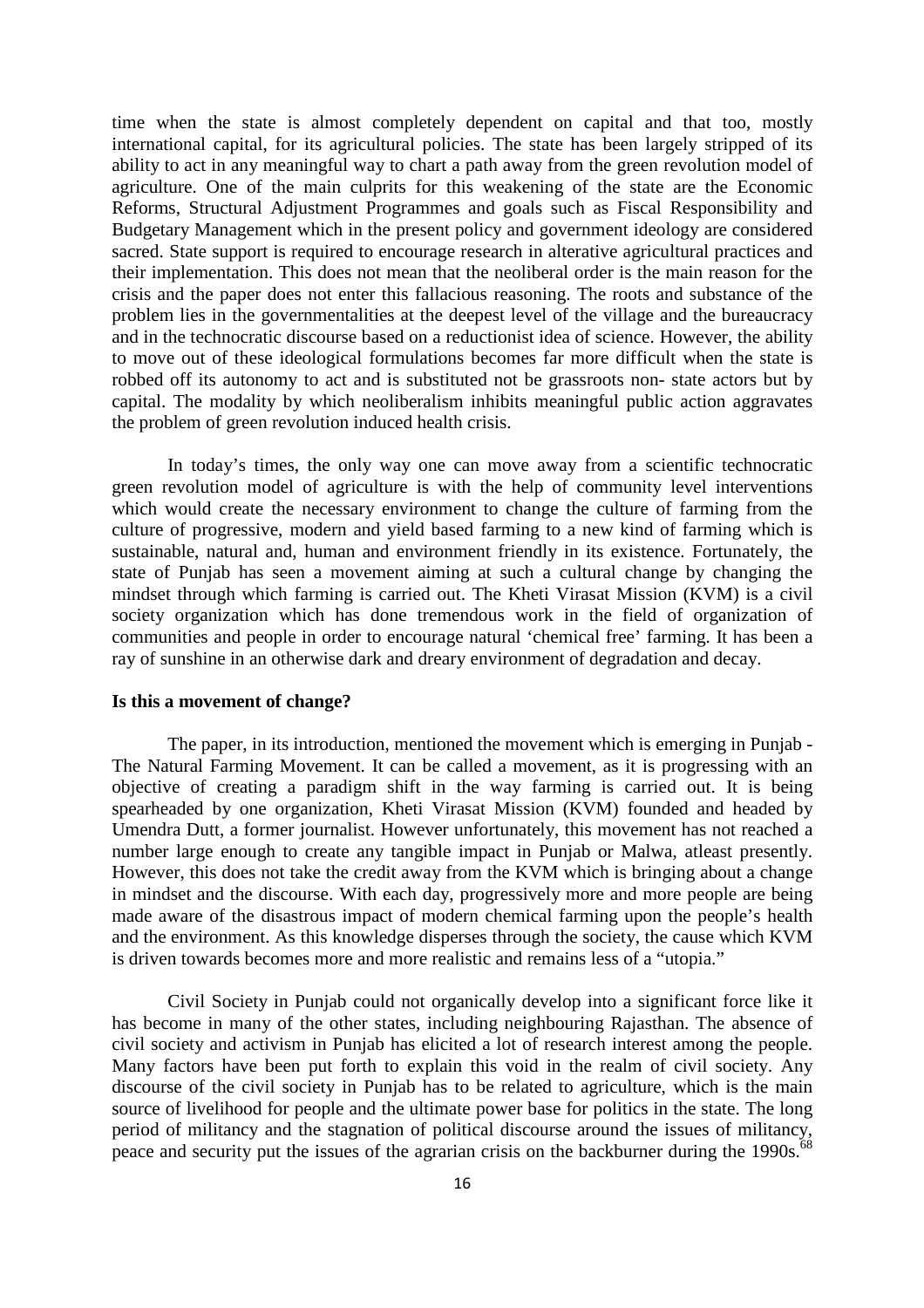Even the established civil society organisations like the Bharatiya Kisan Union were riddled with faction politics and infighting.<sup>69</sup> However, in the new millennium with the ebbing down of militancy and its rhetoric in politics, these issues began coming back into the political mainstream. Reports on cancer and agrarian crisis dominated journalistic space about Punjab in the middle of the first decade of the millennium. The emergence of the KVM as a civil society organisation was a phenomenon of this very new millennium, when the public sphere in Punjab returned to normalcy and issues of the agrarian crisis came to the centre stage.

 KVM has successfully created an environment in which a conversation on the Green Revolution and modern farming can be carried out. By no means is it dominating the conversation on agrarian issues, but the clear formulation of the problems related to modern farming which the KVM has brought forth in its engagement is truly representative of a new imagination of agriculture. The KVM intervenes regularly and intensively with farmers in the villages of Malwa with the help of its already existing group of natural farmers and a number of activists, who have been inspired by the vision and imagination of an alternative paradigm of agriculture. The organization has been instrumental in providing the latest information to the farmers about natural and environment- friendly techniques which do not seek to alter nature but to use it in order to achieve the same end: High Yield. An aspect working in favour of the organization and its activities is the high demand of organic food grains in the market, which results in the natural farmers getting a good price for their produce.

 There is a school of thought in the intelligentsia and the government who look at the efforts of KVM with a tinge of suspicion. Inder Pal Singh and DK Grover, through their study state that the yields through organic farming are less but the price for organic goods fetched in the market makes it profitable.<sup>70</sup> They also state that the spread of organic farming to a major section of Punjab's farmers could be a threat to food security.<sup>71</sup> However, during the fieldwork when this was posed as a question to a number of natural farmers, they protested against the reductionist reasoning involved in such statements. They raised a number of points against these claims, stating that these claims could only be made by somebody who did not understand farming and the nuances of it. These counterviews can be concisely put forth in two points- Firstly, there is no one way of doing natural farming and different methods work on different land types. It is only through experimentation that this ideal method of natural farming can be deduced for each kind of land. However once the experimentation yields a firm method, the yield increases to a large extent. Secondly, a lot in organic farming depends on the fertility of the soil. The fertility of the soil has been disastrously affected because of the reckless use of chemicals in agriculture for decades. The land, once diverted from these practices towards natural farming, needs a number of years to regain its fertility through a natural regeneration process. There have been numerous examples of farmers who have used completely natural methods of farming and have grown record yields in their farms. Sumant Kumar from Deveshpura in Bihar set a world record in rice production by producing 22.4 tonnes of rice on a 1 hectare farm, when he used the "Systematic Rice Intensification" technique to grow his paddy without the use of an ounce of chemicals.<sup>72</sup> Subhash Palekar from Belora Village in Yavatmal, Maharashtra has started a technique of farming called 'Zero Budget Natural Farming' which combines Jeevamrit, Beejamrit (a fertilizer applied to seeds before sowing them) and mulching. He also uses various natural ingredients to create natural pesticides, which cause minimum damage to nature and microorganisms.<sup>73</sup> These landmark innovations have inspired the imaginations of natural farmers in Punjab, who have taken a number of lessons from these successful natural farmers from across India. The KVM assists the natural farmers in this process of knowledge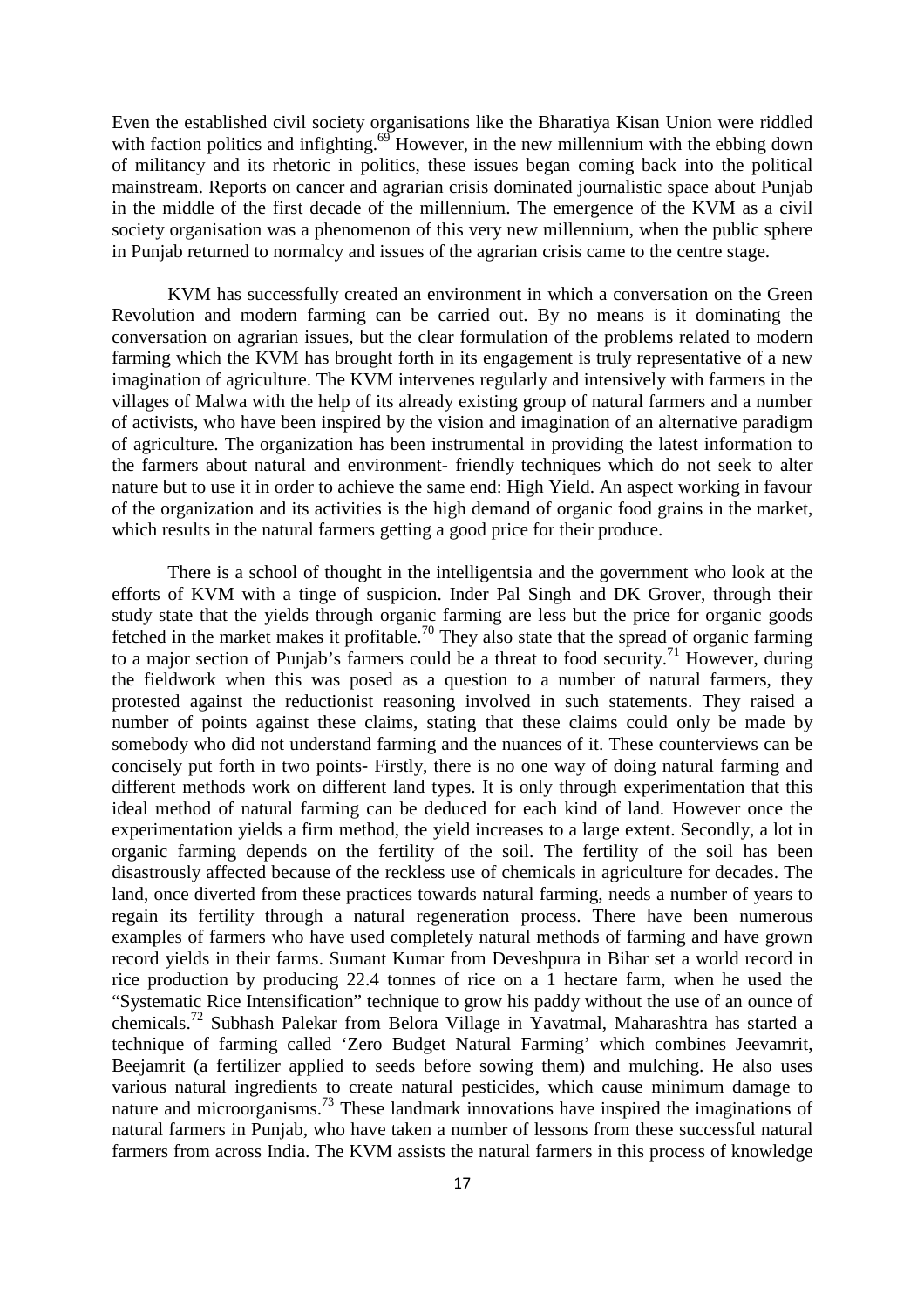creation and distribution by becoming an arbitrator of knowledge to the farmers, except that everything is free and open source.

 The knowledge creation at the grassroots and its popularization aims to tackle what Vandana Shiva would call epistemological exclusion, an exclusion of alternative systems or methods of doing science.<sup>74</sup> The nature friendly methods of natural farming are extremely scientific and sound. The tyranny of the dominant method of reductionist science is embodied in its blinkered view of cause and effect and is a form of reductionist empiricism. The natural farmers not only seek to rescue farming from the scientific method of green revolution farming, but also seek to rescue science from its blinkered reductionist version which creates the monstrous crises like the cancer epidemic in Punjab.

 Probably it is the victory of KVM that it has engaged in a dialectical process of knowledge creation with the farmers, tapping the local knowledge systems which they could then use to help farmers who need more knowledge about natural farming. The natural farmers form a closely knit interacting community which constantly engages in a dialogue with each other. Most of them would never have read the book 'The One Straw Revolution' by Masanobu Fukoka. However, almost all of them have heard of the main arguments and techniques of natural farming described in the book. The technique of mulching was popularized by this book, in which the straws of wheat are used to cover the ground which then acts both, as a fertilizer and as a cover to conserve water against evaporation to the sun.<sup>75</sup> Mulching is a buzzword among the natural farmers and all of them know about it. This community like feeling among natural farmers seems to be formed by the passion for natural farming and the shared vision for an alternative society in Malwa. The system of democratic knowledge creation and growth, which the KVM has put in place is truly remarkable and one which is indeed its biggest strength as an organization.

 The KVM engages with various knowledge systems facilitating a dialogue between these systems to create a space for alternative sciences, based on the same basic doctrines as modern science but with a far more democratic and nuanced understanding of nature and human beings. Their activities seek "cognitive justice"- recognition of alternative paradigms or alternative sciences by facilitating and enabling dialogue between, often incommensurable, knowledges.<sup>76</sup>

 The paper believes that the Natural Farming Movement poses a true alternative to the present model of agriculture. The roots of the agrarian distress, health crisis and the indebtedness lie primarily in the green revolution model of agriculture. The governmentalities which have given power to the technocratic discourse of the Green Revolution are at the root of the present agrarian crisis. Only the Natural Farming Movement spearheaded by the activities of KVM and a number of natural farmers in Punjab poses a real alternative to this fatal green revolution model of farming. However, this resistance is still marginal and has unfortunately it is still only developing as a movement. Here, it becomes paramount for the organic intellectuals of Punjab and the academics in the universities of Punjab to engage with the farmers of Punjab to help them and convince them regarding these alternatives. Public interaction and communicative reasoning with the farmers is the only way that the natural farming movement can counter the propaganda by stakeholders in modern chemical farming and promote itself as a viable alternative in the eyes of the peasantry of Punjab.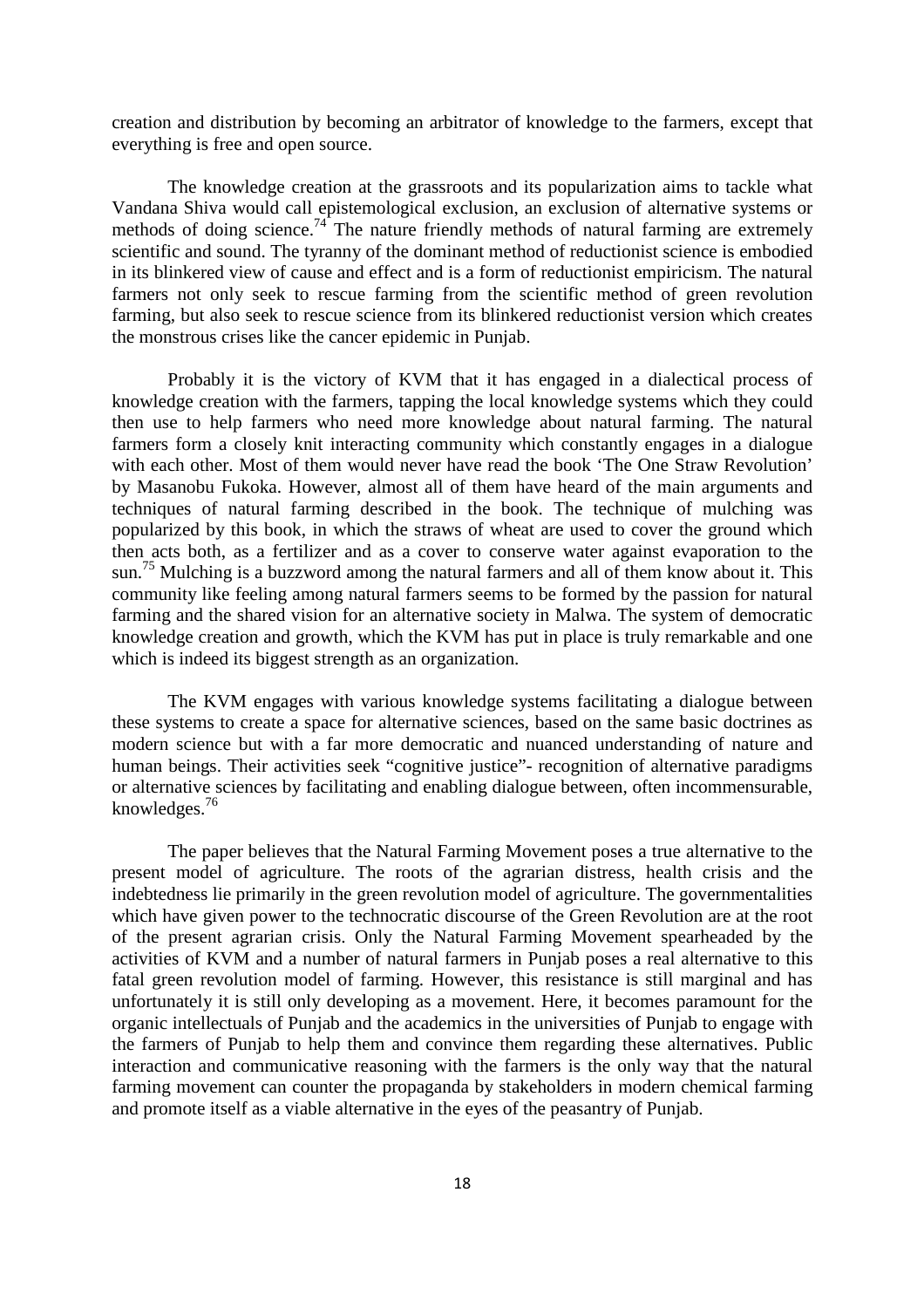#### **Conclusion**

 During the fieldwork a number of people spoken to, including doctors, officials and academicians, refused to acknowledge the culpability of the Green Revolution in being a major event leading to the present crisis. Even Umendra Dutt had a similar experience of facing denial in the middle of the first decade of  $21<sup>st</sup>$  century when he had just founded KVM and when the organization was just starting to get popular. Fortunately, today there is atleast a degree of acceptance regarding the impact of the green revolution on health. The violence of the green revolution was an idea that was once mocked upon. Anybody aware of the issues faced by Punjab especially Malwa, including the health crisis, environmental crisis and the agrarian crisis, would surely not label the Green Revolution as an unqualified success. Even if one accepts the dominant statist narrative, that the Green Revolution was the only way to attain food security at that time, nothing explains why the same set of technologies and knowledge systems should be applied today as well. Such a defence of the Green Revolution technology and ideology falls flat especially in the present times when there have been various instances of farmers practicing natural farming and achieving a yield equal to or even higher than the one achieved through chemical farming.<sup>77</sup> In our times, it would be unfair to say that the Green Revolution ideology of a blind religiosity regarding technocratic scientific application of technology and chemicals in farming is still as strong as it once was. There is major awareness regarding its drawbacks and substantive resistance is posed by other more environment- friendly technologies which have been popularized under the paradigm of natural farming, which even if are not the dominant paradigm in agriculture, are still gaining immense popularity by the day. This paper, through primary research, looks at the set of govern mentalities which create the crisis of the cancer train, emanating from the same green revolution which apparently helped avoid massive famines.

 The Green Revolution operates at the most basic level as a discourse, a mindset which legitimizes all activity on the farm directed at a single goal: High Yield. The discourse operates majorly through a set of govern mentalities. In this paper, the "Governmentality of the progressive farmer" has been explored. Most farmers in Punjab strive to be progressive as the discourse of the green revolution supports that. The reductionist science, which removes spheres like health, environment and culture out of the field of view of agriculture, creates massive exclusions. The paper states that the ontological exclusion created by this technocratic form of agriculture is the primary form of violence which creates the basis for the cancer crisis. It came out quite strongly in the fieldwork that irrespective of the impact on the health, environment and even indebtedness, the farmers seem to see no other alternative to this violent form of green revolution agriculture. The epistemological basis of the green revolution is not one based in Punjab, and to some extent, the accompanying impact of these technologies on the people derives from this unsuitability as well.

 The health crisis which has its roots in the village sees a catalyst in the bureaucratic inefficiency and arbitrariness which is experienced by people and especially impacts the cancer patients in the hospitals and among the village bureaucracy. The arbitrariness in this bureaucratic Governmentality is created by the same procedures which are meant to improve the lives of the people. The uncertainty about their lives leads a lot of people to find alternatives outside Punjab and the cancer train emerges in this context, as a bearer of cancer patients who are victims of the green revolution based agriculture in Punjab. A number of cancer patients find the attitude and bureaucratic systems of Rajasthan far better than Punjab. Further research is required to understand why this might be the case.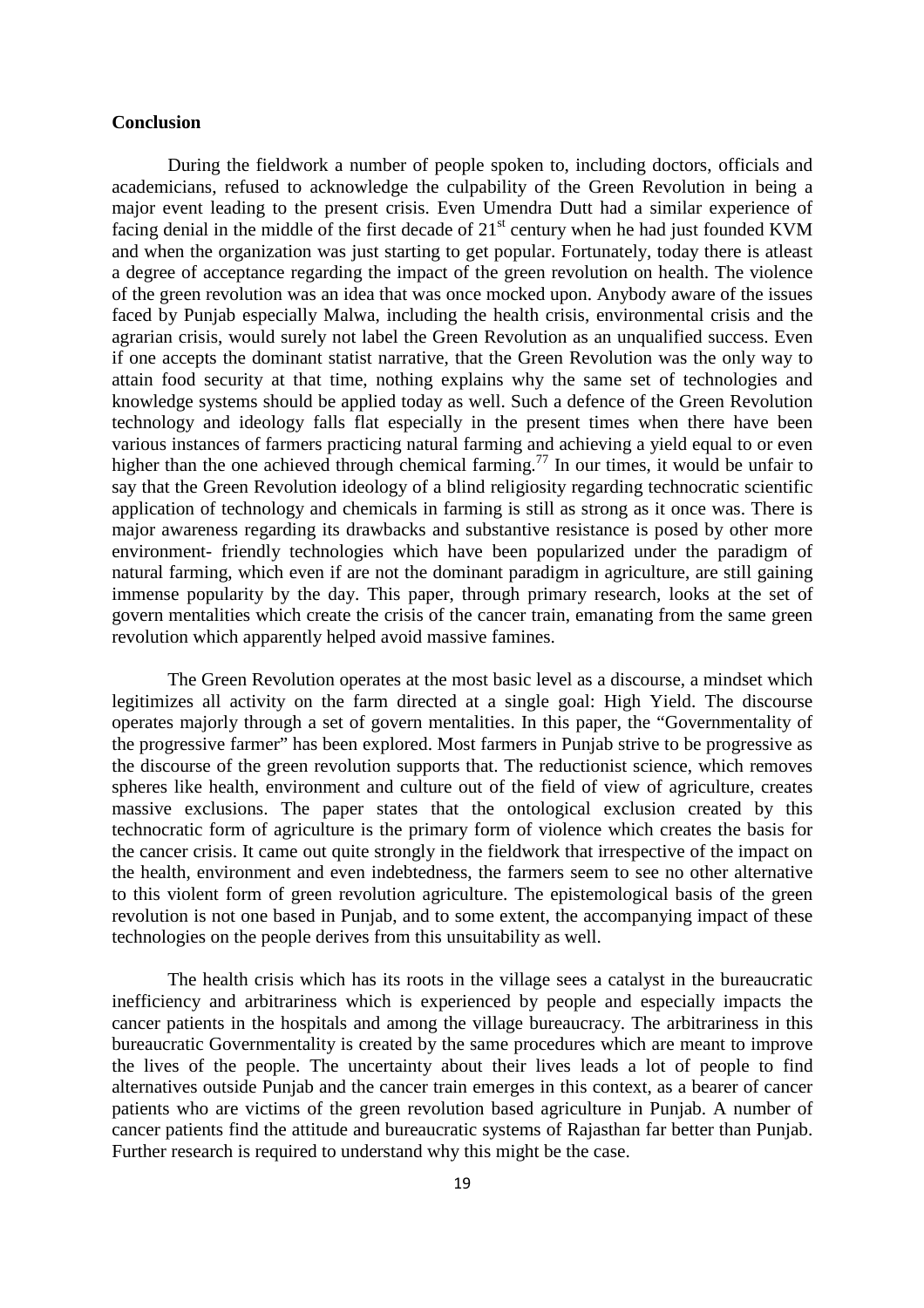Marketisation and privatisation in healthcare is a phenomenon which has accompanied these governs mentalities making the state unable to meaningfully bring about any structural change in the agriculture and farm sector. The substitute for the state has not been a stronger community intervention but increased capital penetration which has aggravated the problems associated with modern scientific farming in Punjab, like the health and the environmental crisis. The indebtedness has increased on accounts of loans taken for healthcare, which means cancer care in a lot of cases. The contribution of this type of indebtedness to the larger agrarian crisis is significant especially at a time when the trend towards proletarianisation and pauperization of the workforce have become significant. This financial burden is another reason why many patients, especially the poor and the marginalized, prefer to travel to Bikaner, taking advantage of the Rajasthan Government's Universal Healthcare Scheme which provides free diagnosis and medicines to cancer patients. There is more research required into ascertaining the politics which made the Universal Healthcare Scheme possible in Rajasthan, especially in a political environment when high public spending on human development is not a common phenomenon. The cancer crisis could not have taken a tragic upswing at a worse time, when the ability for public action has been reduced. The only alternative for social change has been reduced to community based interventions.

 KVM and its activities are significant in terms of the paradigm shift that they envision in agriculture. By organizing like- minded farmers into a community of natural farmers, it creates necessary conditions and environment for a dialogue on farming which is essential for a discursive shift in agriculture. The epistemological exclusion engendered by modern farming is tackled by natural farming. The KVM engages in a dialectical process of knowledge creation where it collects knowledge about the various innovative experiments which the farmers take on and then help the community of natural farmers by dispersing the information. The ability of such a model to bring about real epistemological inclusion and cognitive justice is strengthened by the active engagement of scientists, activists and social workers along with the farmers. The Natural Farming Movement is probably the only paradigm which challenges the dominance of the green revolution ideology and poses a real workable alternative to the prevailing system. If the health crisis and the cancer train need to be made history in Punjab, a thrust to natural farming through public and community effort is an unsubstitutable necessity.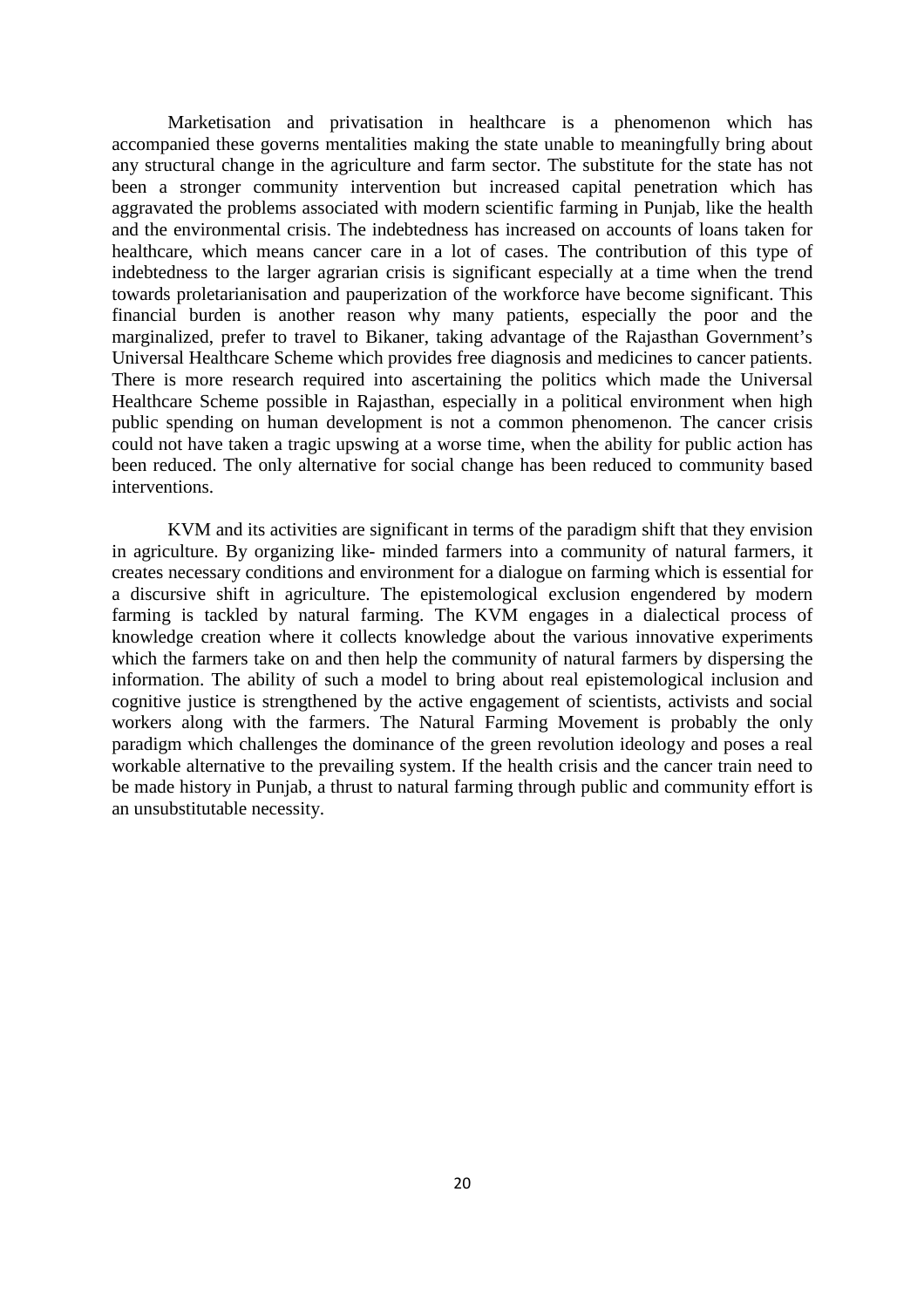#### **Notes:**

- 1. Praveen Donthi, "Cancer Express", *Hindustan Times*, January 17, 2010, Accessed 2 February 2015 http://www.hindustantimes.com/india/cancer-express/story-G0i4G2mnoQnLDRry0kiV6L.html
- 2. William Gaud, "The Green Revolution: Accomplishments and Apprehensions." Speech (Society for International Development, Washington DC. 1968. accessed 2 Feb. 2015) http://www.agbioworld.org/ biotechinfo/topics/borlaug/borlaug-green.html
- 3. Raj Patel, "The Long Green Revolution," *The Journal of Peasant Studies* 40, no. 1 (2013): 1-63, DOI: 10.1080/03066150.2012.719224 , 11
- 4. Read Patel (2011) and Frankel (1969)
- 5. Francine Frankel, "India's New Strategy of Agricultural Development: Political Costs of Agrarian Modernization", *The Journal of Asian Studies* 28, No. 4 (1969): 693- 710, http://www.jstor.org/stable/2942406, 693
- 6. Inder Malhotra, "Swallowing the humiliation", *Indian Express*, July 12, 2010, Accessed 1 February 2016 http://archive.indianexpress.com/news/swallowing-the-humiliation/645168/
- 7. C. Subramaniam, *The New Strategy in Indian Agriculture: The First Decade and after*, (New Delhi: Vikas Pub, 1979), 108
- 8. Shiv Vishvanathan, "From the Green Revolution to the Evergreen Revolution: Studies in Discourse Analysis" (Paper Presented at the IDS Seminar on Agriculture Biotechnology and the Developing World, Centre for Study of Developing Societies, New Delhi, India, 1-2 October 2003), 3 idem, 5
- 9. Raj Patel, "The Long Green Revolution," *The Journal of Peasant Studies* 40, no. 1 (2013): 1-63, DOI: 10.1080/03066150.2012.719224
- 10. ibid
- 11. DN Dhanagare, "Green Revolution and Social Inequalities in Rural India," Economic and Political Weekly 22, no. 19/21 (1987): AN137-AN139+AN141-AN144, Accessed August 10, 2015 http://www.jstor.org/stable/4377016 , AN137
- 12. Ashutosh Varshney*, Democracy, Development, and the Countryside: Urban-rural Struggles in India*, (Cambridge: Cambridge University Press, 1995), 37
- 13. Ashis Nandy, "Introduction: Science as a Reason of the State," *In Science, Hegemony and Violence: A Requiem for Modernity*, ed. Ashis Nandy (Tokyo, Japan: United Nations University, 1988) Accessed October 2, 2015, http://www.arvindguptatoys.com/arvindgupta/hegemony-nandy.pdf
- 14. See Alvares (1992), Escobar (1995)
- 15. See HB Mathur et al. (2005); Thakur et al. (2008); Punjab (2013)
- 16. Francesca Mancini et al, "Acute Pesticide Poisoning among Female and Male Cotton Growers in India*," International Journal of Occupational and Environmental Health* 11, no. 3 (2005): 221-32. DOI: 10.1179/oeh.2005.11.3.221
- 17. Bajinder Pal Singh, "Cancer Deaths in Agricultural Heartland: A Study in Malwa Region of Indian Punjab." (M.S. diss, International Institute of Geo- Information Science and Earth Observation, 2008), Accessed 20 February 2015 https://www.itc.nl/library/papers\_2008/msc/gem/bajinderpdf.pdf
- 18. Punjab, *Statistical Abstract of Punjab* (Chandigarh: Dept of Finance, Govt. of Punjab, 2005)
- 19. Punjab*, Statistical Abstract of Punjab* (Chandigarh: Dept of Finance, Govt. of Punjab, 2006)
- 20. Punjab, Punjab State Health Systems Resource Centre. *State- Wide Door to Door Campaign: Cancer Awareness and Symptom based Early Detection*, (Chandigarh: Punjab Dept of Health and Family Welfare, 2013), 51
- 21. Dr. Reshma Nayak, "Are the farmers in Punjab paying a price for the Green revolution?", *The Health Site,* Jan 30, 2013, Accessed 10 February 2016, http://www.thehealthsite.com/diseases-conditions/arethe-farmers-in-punjab-paying-a-price-for-the-green-revolution/
- 22. "Rajasthan", National Health Portal, Accessed January 3, 2016 http://www.nhp.gov.in/rajasthan\_pg
- 23. See Agamben (2004)
- 24. Timothy Mitchell, "Society, Economy and the State Effect," In *State/culture: State-formation after the Cultural Turn*, ed. George Steinmetz, 76- 97, (Ithaca, NY: Cornell University Press, 1999)
- 25. Michel Foucault, "Governmentality", In *The Foucault Effect: Studies in Governmentality,* ed. G. Burchell, C. Gordon, and P. Miller, 87- 104, (Hemel Hempstead and Chicago: Harvester Wheatsheaf and University of Chicago Press, 1991), 92
- 26. Michel Foucault, and Michel Senellart, *The Birth of Biopolitics: Lectures at the Collège De France, 1978-79*. (Basingstoke: Palgrave Macmillan, 2008), 3
- 27. James Fergusson and Akhil Gupta, Spatializing States: Toward an Ethnography of Neoliberal Governmentality, In Anthropologies of Modernity: Foucault, Governmentality and Life Politics, ed. Jonathan Xavier Inda, (Malden, Oxford and Victoria: Blackwell, 2005), 109
- 28. Norman K. Denzin, *Sociological Methods: A Source Book* (New Jersey: Aldine Transaction, 2006)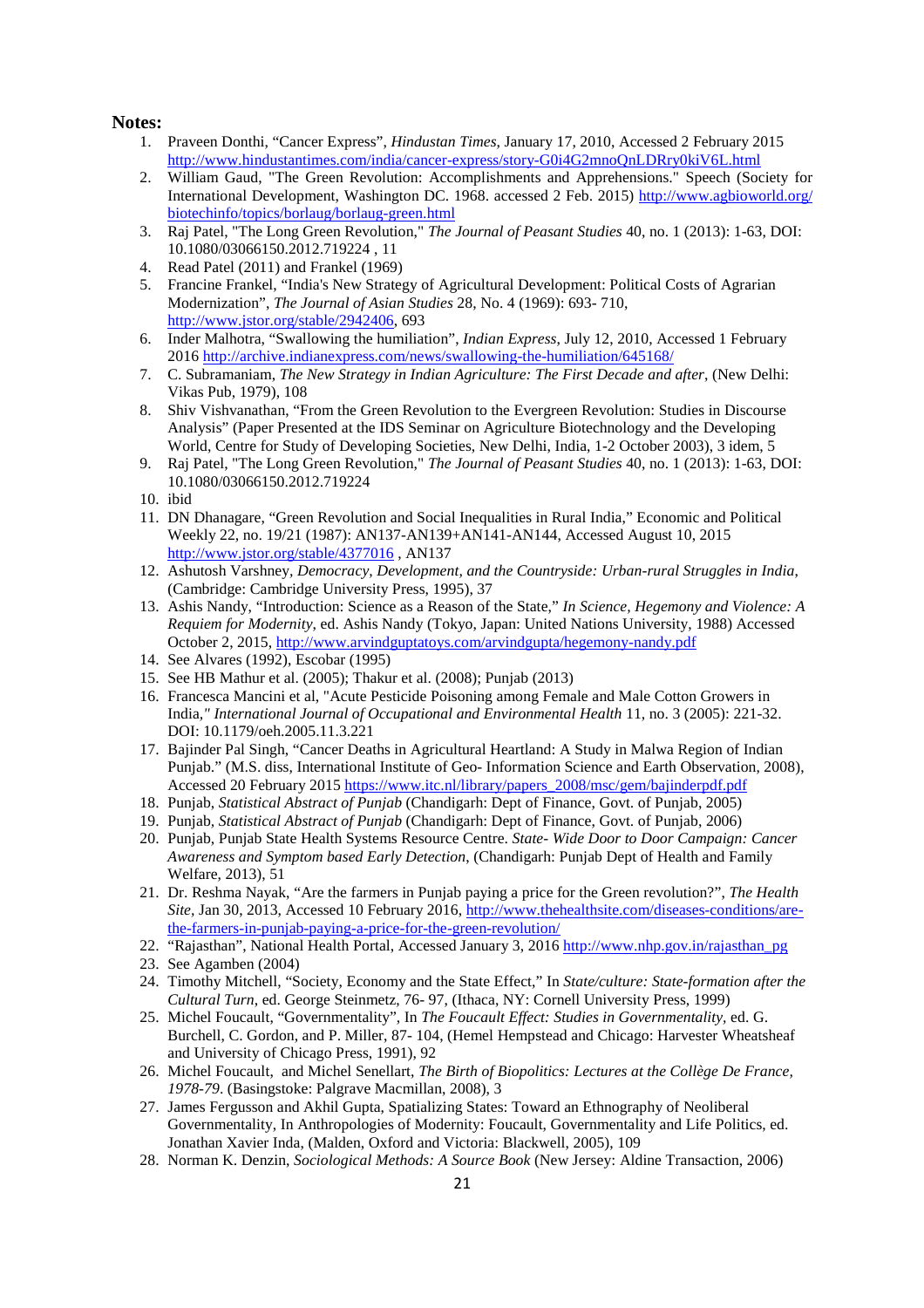- 29. Irving Seidman, *Interviewing as Qualitative Research: A Guide for Researchers in Education and the Social Sciences*, (New York: Teachers College Press, 1998), 8
- 30. "Semi Structured Interviews", Qualitative Research Guidelines Project, Last Modified January 15, 2016, http://www.qualres.org/HomeSemi-3629.html
- 31. Kathleen Musante DeWalt and Billie R. DeWalt, *Participant Observation: A Guide for Fieldworkers*, (Lanham, MD: Rowman & Littlefield, 2011), 76
- 32. Michel Foucault, "Governmentality", In *The Foucault Effect: Studies in Governmentality*, ed. G. Burchell, C. Gordon, and P. Miller, 87- 104, (Hemel Hempstead and Chicago: Harvester Wheatsheaf and University of Chicago Press, 1991), 92
- 33. ibid
- 34. Gurjeet Singh, Interviewed by Shantanu Nevrekar, Balbhera, 27 April 2015
- 35. Here land is being defined in the economic way where land includes land and all the natural ecological things known as "resources".
- 36. M.H. Behrooz, "Ideology and Utopia in Mannheim: Towards the Sociology of Self-Knowledge," *Human Architecture: Journal of the Sociology of Self-knowledge* 1, no. 1 (2002): 120-39, Accessed May 21, 2016. http://www.okcir.com/Articles I 1/HAsp02p120-140.pdf
- 37. PK Shetty, "Socio-Ecological Implications of Pesticide Use in India," *Economic and Political Weekly* 39, No. 49 (2004): 5261-5267http://www.jstor.org/stable/4415873, 5265
- 38. Vandana Shiva, "Reductionist Science as Epistemological Violence," In *Science, Hegemony and Violence: A Requiem for Modernity*. edited by Ashis Nandy. (Tokyo, Japan: United Nations University, 1988). Accessed October 2, 2015, http://www.arvindguptatoys.com/arvindgupta/hegemony-nandy.pdf, 89
- 39. Max Weber, "Bureaucracy," In *Economy and Society: An Outline of Interpretive Sociology*, edited by G. Roth and C. Wittich, Translated by E. Fischoff, H. Gerth, A.M.Henderson, F. Kolegar, C.Wright Mills, T. Parsons, M.Rheinstein, G. Roth, E. Shils, and C.Wittich, 956–1005, (New York: Bedminster Press, 1968)
- 40. ibid
- 41. Max Weber, *Protestant Ethic and the Spirit of Capitalism*, Translated by T. Parsons, (London and New York: Routeledge, 1992), 123
- 42. Karl Marx, "Notes for a Critique of Hegel's Philosophy of Right, by Karl Marx", marxists.org https://www.marxists.org/archive/marx/works/1843/critique-hpr/ch03.htm, Accessed January 20, 2016
- 43. Akhil Gupta, *Red Tape: Bureaucracy, Structural Violence and Poverty in India* (New Delhi: Orient Blackswan, 2012), 20
- 44. Idem, 24
- 45. "Indian Civil Services", thebritishempire.com, Accessed January 22, 2016, url: http://www.britishempire.co.uk/maproom/india/ics.htm,
- 46. Hanuman Singh, Interviewed by Shantanu Nevrekar, Faridkot, 14 May 2015
- 47. Max Weber, "Bureaucracy," In *Economy and Society: An Outline of Interpretive Sociology*, edited by G. Roth and C. Wittich, Translated by E. Fischoff, H. Gerth, A.M.Henderson, F. Kolegar, C.Wright Mills, T. Parsons, M.Rheinstein, G. Roth, E. Shils, and C.Wittich, 956–1005, (New York: Bedminster Press, 1968)
- 48. Akhil Gupta, *Red Tape: Bureaucracy, Structural Violence and Poverty in India* (New Delhi: Orient Blackswan, 2012), 20
- 49. See Inderjit Singh et al. (2013)
- 50. "Rajasthan", National Health Portal, Accessed January 3, 2016 http://www.nhp.gov.in/rajasthan\_pg
- 51. The card obtained under the scheme is called "Badal Card" as the scheme and the card are considered a policy owed completely to the Chief Minister Parkash Singh Badal and his government.
- 52. Inderjit Singh, Lakhwinder Singh and Parmod Kumar, "Economic and Financial Consequences of Cancer from Patient's Family Perspective: A Case Study of Punjab", *Discussion Papers in Development Economics and Innovation Studies* 5 (2013), 19 http://www.punjabiuniversity.ac.in/cdeiswebsite/downloads/ discussion\_papers/5%20Economic%20and%20Financial%20Inderjeet%20Singh,%20Lakhwinder%20 Singh%20and%20Parmod%20Kumar.pdf
- 53. Sucha Singh Gill, "Punjab: Privatising Health Care," *Economic and Political Weekly* 31, No. 1 (1996): 18-19 Accessed December 20, 2015 url: http://www.jstor.org/stable/4403641
- 54. George Monibot, "Neoliberalism the ideology at the root of all our problems", *The Guardian,* April 15, 2016, Accessed February 20, 2016, url: http://www.theguardian.com/books/2016/apr/15/neoliberalism-ideology-problem-george-monbiot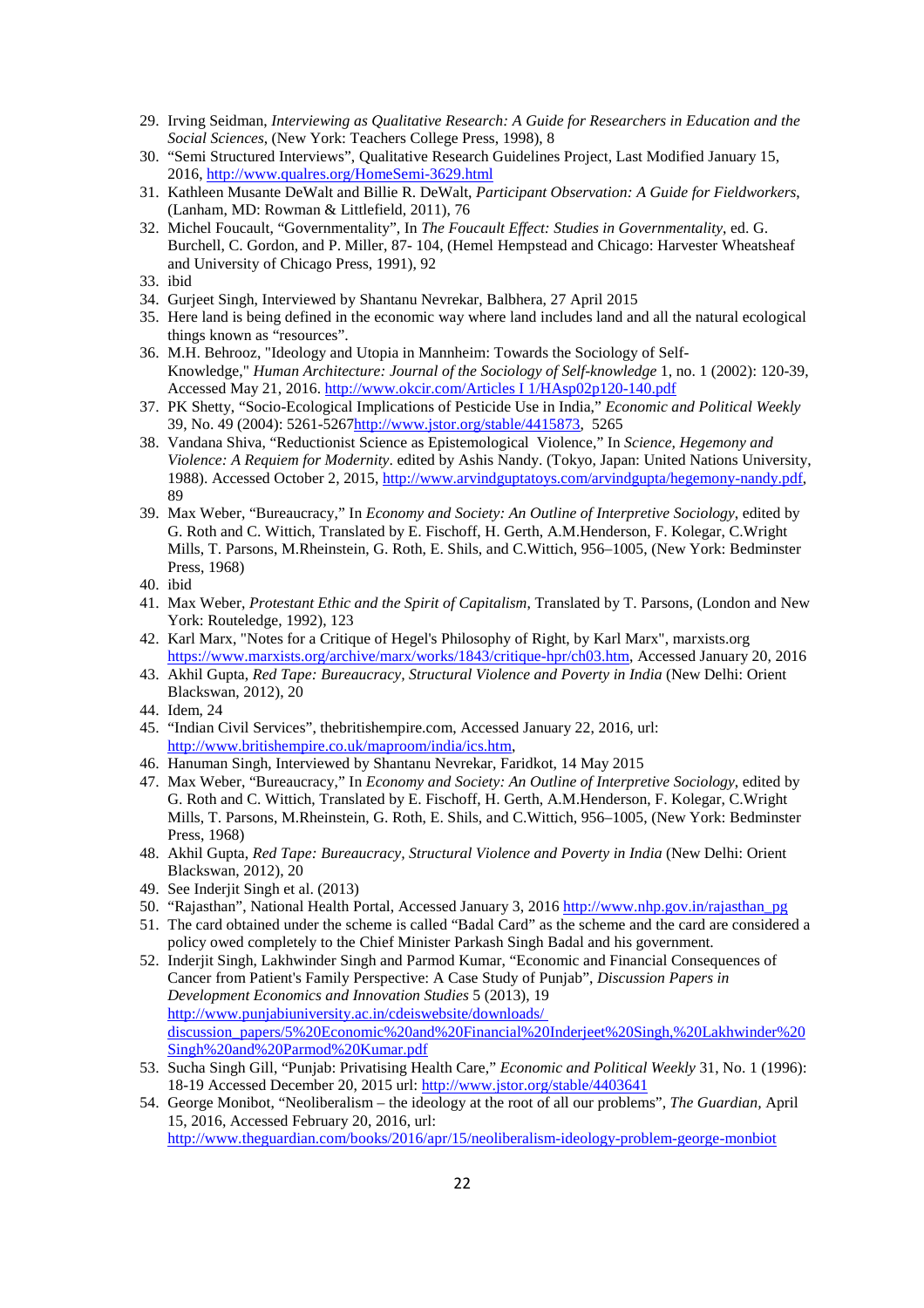- 55. James M. Buchanan, Robert D. Tollison and Robert Tullock, *Towards a Theory of the Rent-seeking Society*, (College Station, TX: Texas A&M University Press, 1980), 9
- 56. Read Nagaraj (1997) and Mukherjee (2007)
- 57. Sucha Singh Gill, "Punjab: Privatising Health Care", *Economic and Political Weekly*, 31, No. 1 (1996): 18-19 Accessed December 20, 2015 url: http://www.jstor.org/stable/4403641
- 58. ibid
- 59. ibid
- 60. Sucha Singh Gill and Ranjit Singh Ghuman, Rural Health: Proactive Role of the State, *Economic and Political Weekly* 35, no. 51 (2000): 4474-4477 url: http://www.jstor.org/stable/4410079
- 61. ibid
- 62. Utsa Patnaik, "Some Economic and Political Consequences of the Green Revolution in India", In *The Food Question: Profits Versus People*, edited by Henry Bernstein, Maureen Mackintosh, Charlotte Martin (New York: Earthscan Publication Ltd., 2013)
- 63. Ranjit Singh Ghuman, "Rural Non-Farm Employment Scenario: Reflections from Recent Data in Punjab", *Economic and Political Weekly* 40, no. 41 (2005): 4473- 4480. Accessed December 20, 2015. http://www.jstor.org/stable/4417268
- 64. Sucha Singh Gill and Ranjit Singh Ghuman, "Changing Agrarian Relations in India: Some Reflections from Recent Data," *The Indian Journal of Labour Economics*, Vol. 44, no. 4 (2001): 809-826
- 65. National Sample Survey Organisation. *Income, Expenditure and Productive Assets of Farmers*, 59th Round, Report No 497 (New Delhi: NSSO, 2005), 59/33/5
- 66. Sahil Makkar, "CM Raje pushes the reforms pedal, people await results," *Business Standard*, January 2, 2015, Accessed 8 August 2015 http://www.business-standard.com/article/economy-policy/cm-rajepushes-the-reforms-pedal-people-await-results-115010200023\_1.html
- 67. Surinder Jodhka, "Return of the Region: Identities and Electoral Politics in Punjab," *Economic and Political Weekly* 40, no. 3 (2005): 224- 230. Accessed May 15, 2015. url: http://www.jstor.org/stable/4416079
- 68. Chandhoke, Neera and Praveen Priyadarshi, Electoral Politics in Post-Conflict Societies: Case of Punjab, *Economic and Political Weekly* 41, no. 9 (2006): 811-813+815-819 Accessed May 10, 2015 http://www.jstor.org/stable/4417908
- 69. Inder Pal Singh and DK Grover, "Economic Viability of Organic Farming: An Empirical Experience of Wheat Cultivation in Punjab," *Agricultural Economics Research Review* 24, no.2 (2011): 275- 281 http://ageconsearch.umn.edu/bitstream/119380/2/10-Inderpal-Singh.pdf

- 71. John Vidal, India's rice revolution, *The Guardian*, February 16, 2013, accessed Janurary 20, 2016, http://www.theguardian.com/global-development/2013/feb/16/india-rice-farmers-revolution
- 72. "What is Zero Budget Spiritual Farming," Subhash Palekar, accessed January 20, 2016 http://www.palekarzerobudgetspiritualfarming.org/
- 73. Vandana Shiva, "Reductionist Science as Epistemological Violence," In *Science, Hegemony and Violence: A Requiem for Modernity*. edited by Ashis Nandy. (Tokyo, Japan: United Nations University, 1988). Accessed October 2, 2015, http://www.arvindguptatoys.com/arvindgupta/hegemony-nandy.pdf, 89
- 74. Masanobu Fukoka, *The One Straw Revolution: An Introduction to Natural Farming*, Translated by Chris Pearce, Tsune Kurosawa and Larry Korn Mapusa. (India: Other India Press, 1992)
- 75. Shiv Visvanathan, "The Search for Cognitive Justice," (Paper presented at the Symposium- Knowledge in Question, a symposium on interrogating knowledge and questioning science #597) http://www.indiaseminar.com/2009/597/597\_shiv\_visvanathan.htm, Accessed May 10, 2016
- 76. Stories of Sumant Kumar and Subhash Palekar mentioned in the previous chapter, p. 29- 30

<sup>70.</sup> ibid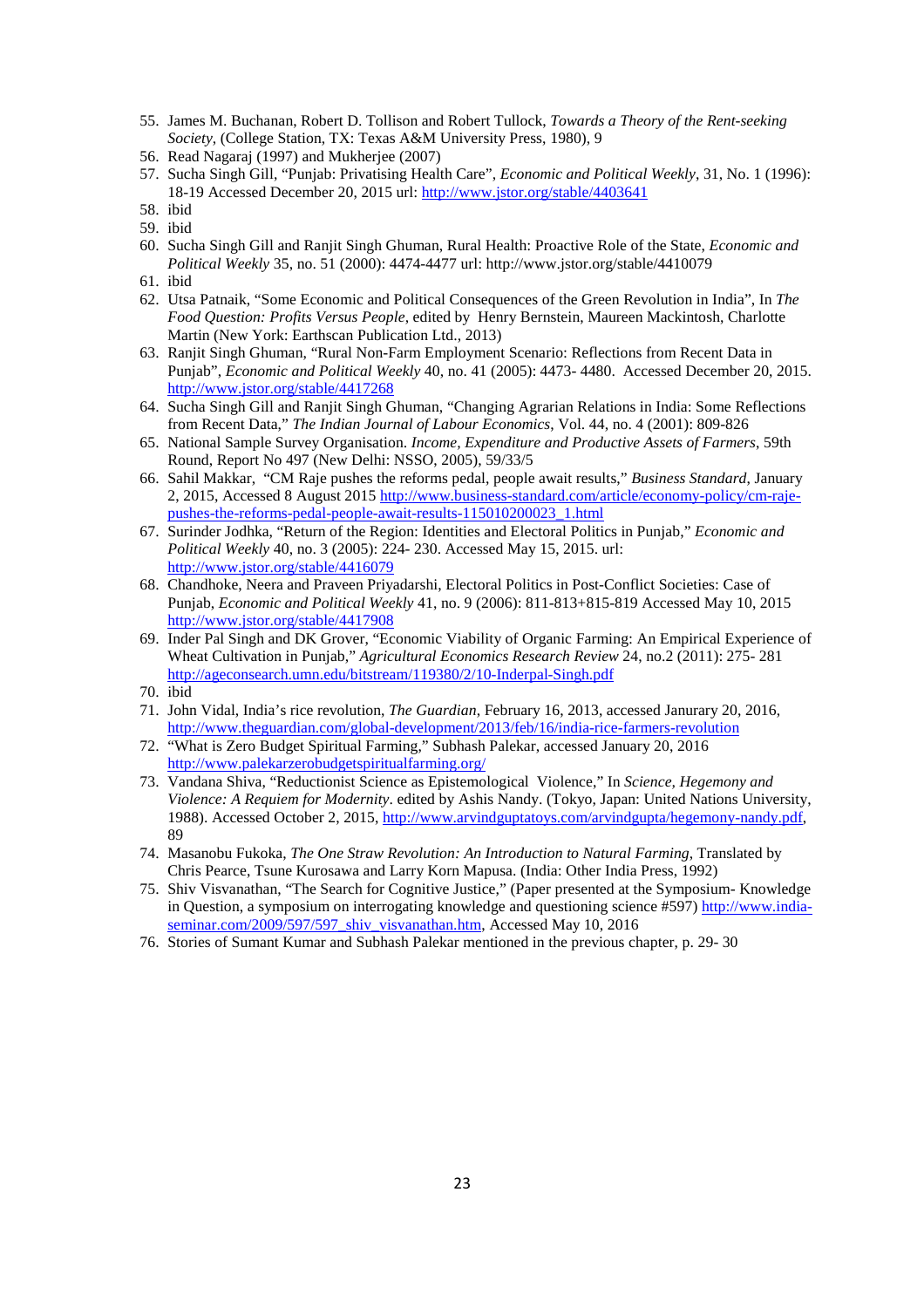#### **References**

- Agamben, Giorgio. *Homo Sacer: Sovereign Power and Bare Life*. Stanford, CA: Stanford University Press, 1998.
- Alvares, Claude. *Science, Development and Violence: The Revolt against Modernity*, Delhi: Oxford university Press, 1992.
- Behrooz, M.H. "Ideology and Utopia in Mannheim: Towards the Sociology of Self-Knowledge." *Human Architecture: Journal of the Sociology of Self-knowledge* 1, no. 1 (2002): 120-39. Accessed May 21, 2016. http://www.okcir.com/Articles I 1/HAsp02p120- 140.pdf
- Buchanan, James M., Robert D. Tollison and Robert Tullock. *Towards a Theory of the Rent-seeking Society*. College Station, TX: Texas A&M University Press, 1980
- Chandhoke, Neera and Praveen Priyadarshi."Electoral Politics in Post-Conflict Societies: Case of Punjab."*Economic and Political Weekly* 41, no. 9 (2006): 811-813+815-819 Accessed May 10, 2015. url: http://www.jstor.org/stable/4417908
- Denzin, Norman K. *Sociological Methods: A Source Book*. New Jersey: Aldine Transaction, 2006.
- DeWalt, Kathleen Musante and Billie R. DeWalt. *Participant Observation: A Guide for Fieldworkers*. Lanham, MD: Rowman & Littlefield, 2011.
- Dhanagare, DN. "Green Revolution and Social Inequalities in Rural India." Economic and Political Weekly 22, no. 19/21 (1987): AN137-AN139+AN141-AN144. Accessed August 10, 2015 http://www.jstor.org/stable/4377016
- Donthi, Praveen. "Cancer Express." *Hindusan Times*. January 17, 2010. Accessed 2 February 2015. url: http://www.hindustantimes.com/india/cancer-express/story-G0i4G2mnoQnLDRry0kiV6L.html
- Escobar, Arturo. *Encountering Development: The Making and Unmaking of the Third World*, Princeton: Princeton University Press, 1995
- Fergusson, James and Akhil Gupta. "Spatializing States: Toward an Ethnography of Neoliberal Governmentality." In *Anthropologies of Modernity: Foucault, Governmentality and Life Politics*. edited by Jonathan Xavier Inda, Malden, Oxford and Victoria: Blackwell, 2005
- Foucault, Michel and Michel Senellart. *The Birth of Biopolitics: Lectures at the Collège De France*, 1978-79. Basingstoke: Palgrave Macmillan, 2008
- Foucault, Michel. "Governmentality." In *The Foucault Effect: Studies in Governmentality*. ed. G. Burchell, C. Gordon, and P. Miller. 87- 104. Hemel Hempstead and Chicago: Harvester Wheat sheaf and University, 1991
- Frankel, Francine. "India's New Strategy of Agricultural Development: Political Costs of Agrarian Modernization." *The Journal of Asian Studies* 28, No. 4 (1969): 693- 710. url: http://www.jstor.org/stable/2942406
- Frankel, Francine. *India's Green Revolution: Economic Gains and Political Costs*. Princeton: Princeton University Press, 1971.
- Fukoka, Masanobu. *The One Straw Revolution: An Introduction to Natural Farming*. Translated by Chris Pearce, Tsune Kurosawa and Larry Korn Mapusa. India: Other India Press, 1992
- Gaud, William. "The Green Revolution: Accomplishments and Apprehensions." Speech, Society for International Development. Washington DC. 1968 accessed 2 Feb. 2015. url: http://www.agbioworld.org/biotechinfo/topics/borlaug/borlaug-green.html
- Ghuman, Ranjit Singh. "Rural Non-Farm Employment Scenario: Reflections from Recent Data in Punjab." *Economic and Political Weekly* 40, no. 41 (2005): 4473- 4480. Accessed December 20, 2015 url: http://www.jstor.org/stable/4417268
- Gill, Sucha Singh and Ranjit Singh Ghuman, "Changing Agrarian Relations in India: Some Reflections from Recent Data." *The Indian Journal of Labour Economics*, Vol. 44, no. 4 (2001): 809-826
- Gill, Sucha Singh and Ranjit Singh Ghuman. "Rural Health: Proactive Role for the State." *Economic and Political Weekly* 35, no. 51 (2000): 4474- 4477. Accessed May 21, 2015. url: http://www.jstor.org/stable/4410079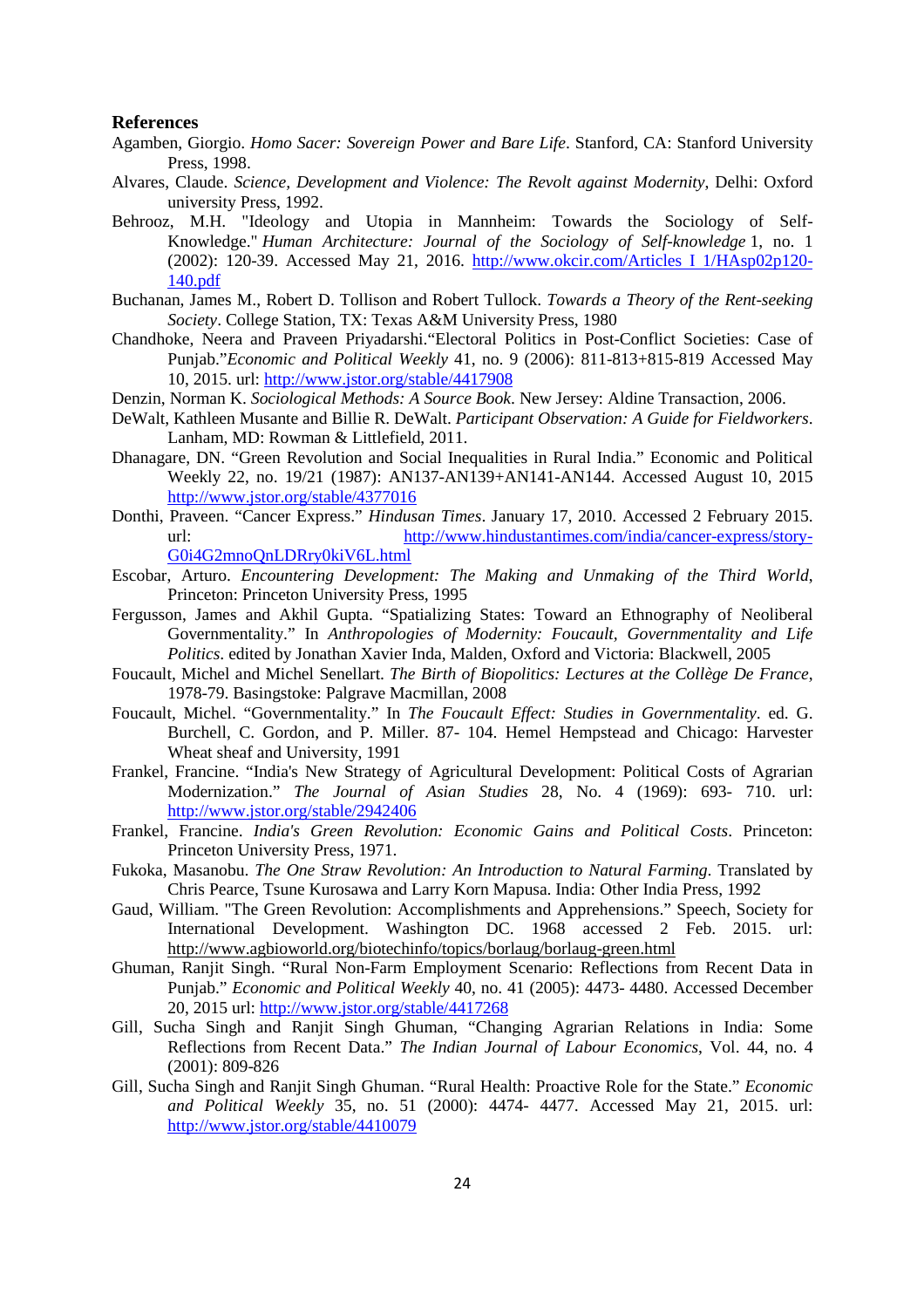- Gill, Sucha Singh. "Punjab: Privatising Health Care." *Economic and Political Weekly* 31, no. 1 (1996): 18- 19 accessed May 21, 2015. url: http://www.jstor.org/stable/4403641
- Gupta, Akhil. *Red Tape: Bureaucracy, Structural Violence and Poverty in India*, New Delhi: Orient Blackswan, 2012
- "Indian Civil Services." thebritishempire.com. Accessed January 22, 2016. url: http://www.britishempire.co.uk/maproom/india/ics.htm
- Jodhka, Surinder. "Return of the Region: Identities and Electoral Politics in Punjab." *Economic and Political Weekly* 40, no. 3 (2005): 224- 230. Accessed May 15, 2015. url: http://www.jstor.org/stable/4416079
- Makkar, Sahil. "CM Raje pushes the reforms pedal, people await results." *Business Standard*, January 2, 2015. Accessed 8 August 2015 http://www.business-standard.com/article/economypolicy/cm-raje-pushes-the-reforms-pedal-people-await-results-115010200023\_1.html
- Malhotra, Inder. "Swallowing the humiliation." *Indian Express*. July 12, 2010. Accessed 1 February 2016 http://archive.indianexpress.com/news/swallowing-the-humiliation/645168/
- Mancini, Francesca, Ariena H. C. Van Bruggen, Janice L.S. Jiggins, Arun C. Ambatipudi, and Helen Murphy. "Acute Pesticide Poisoning among Female and Male Cotton Growers in India." *International Journal of Occupational and Environmental Health* 11, no. 3 (2005): 221-32. accessed January 2, 2016 DOI: 10.1179/oeh.2005.11.3.221
- Marx, Karl. "Notes for a Critique of Hegel's Philosophy of Right, by Karl Marx." marxists.org https://www.marxists.org/archive/marx/works/1843/critique-hpr/ch03.htm, Accessed January 20, 2016
- Mathur, HB, HC Agarwal, Sapna Johnson, Nirmali Saikia. *Analysis Of Pesticide Residues In Blood Samples From Villages Of Punjab.* New Delhi: Centre for Science and Environment. 2005. Accessed March 20, 2015. url: http://www.cseindia.org/userfiles/Punjab\_blood\_report.pdf
- Mitchell, Timothy. Society, Economy and the State Effect. In *State/culture: State-formation after the Cultural Turn*, ed. George Steinmetz. 76- 97. Ithaca, NY: Cornell University Press, 1999
- Monibot, George. "Neoliberalism the ideology at the root of all our problems." *The Guardian,* April 15, 2016. Accessed February 20, 2016 http://www.theguardian.com/books/2016/apr/15/neoliberalism-ideology-problem-georgemonbiot
- Mukherji, Rahul. *India's Economic Transition: The Politics of Reforms*. Oxford: Oxford University Press, 2007.
- Nagaraj, R. "What Has Happened since 1991-Assessment of India s Economic Reforms.".*Economic and Political Weekly* 32 no. 44 (1997): 2869- 79. Accessed May 22, 2015. http://www.epw.in/journal/1997/44-45/special-articles/what-has-happened-1991-assessmentindia-s-economic-reforms.html
- Nandy, Ashis. "Introduction: Science as a Reason of the State." In *Science, Hegemony and Violence: A Requiem for Modernity*. edited by Ashis Nandy. Tokyo, Japan: United Nations University, 1988. Accessed October 2, 2015, http://www.arvindguptatoys.com/arvindgupta/hegemonynandy.pdf
- National Sample Survey Organisation. *Income, Expenditure and Productive Assets of Farmers*, 59th Round. Report No 497. New Delhi: NSSO, 2005
- Nayak, Reshma. "Are the farmers in Punjab paying a price for the Green revolution?" *The Health Site*, Jan 30, 2013. Accessed 10 February 2016, http://www.thehealthsite.com/diseasesconditions/are-the-farmers-in-punjab-paying-a-price-for-the-green-revolution/
- Patel, Raj. "The Long Green Revolution." *The Journal of Peasant Studies* 40, no. 1 (2013): 1-63. DOI: 10.1080/03066150.2012.719224
- Patnaik, Utsa. "Some Economic and Political Consequences of the Green Revolution in India." In *The Food Question: Profits Versus People*, edited by Henry Bernstein, Maureen Mackintosh, Charlotte Martin. New York: Earthscan Publication Ltd., 2013
- Perkins, John. *Geopolitics and the Green Revolution: Wheat, Genes, and the Cold War*. New York: Oxford University Press, 1990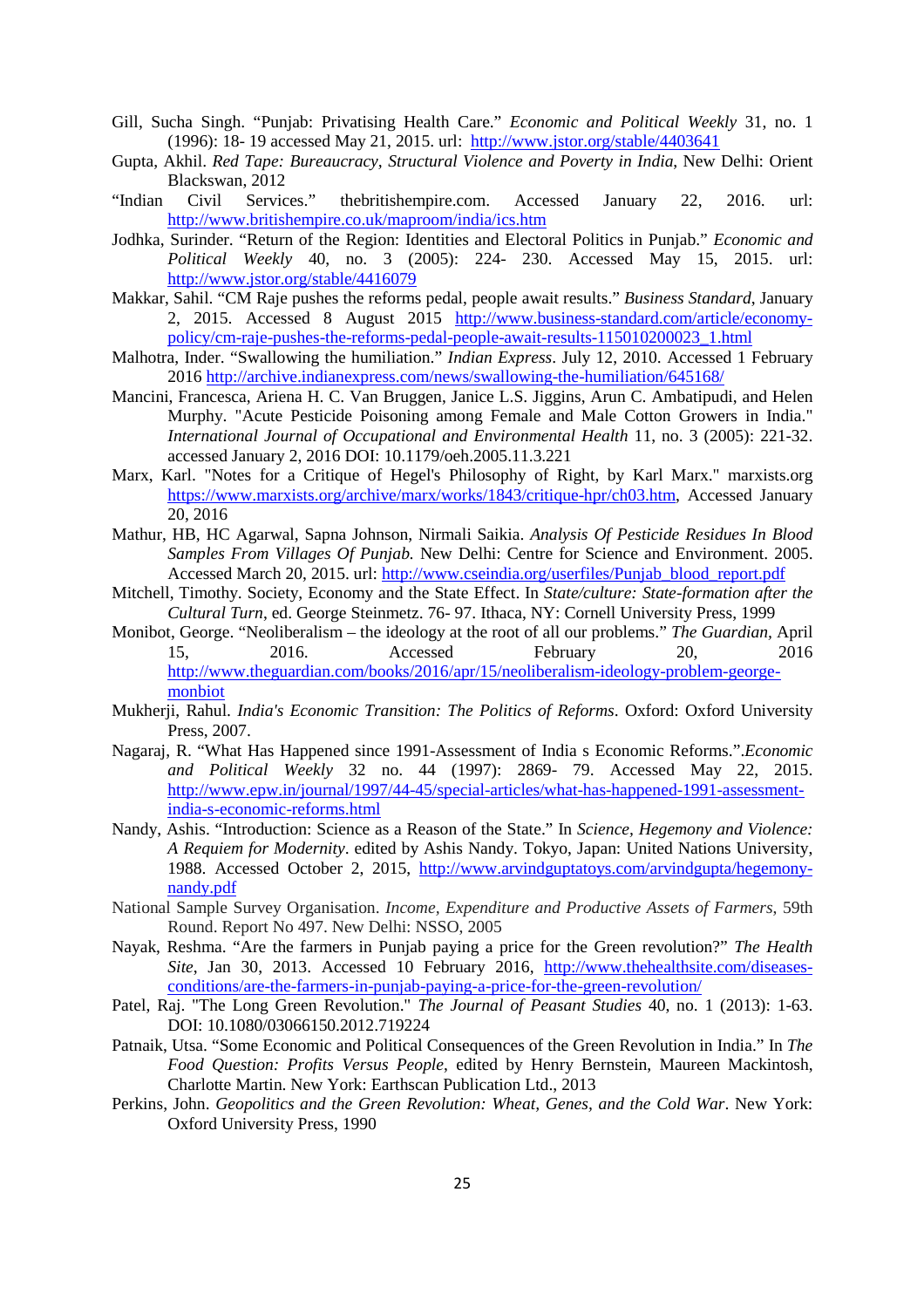- Punjab. Punjab State Health Systems Resource Centre*. State- Wide Door to Door Campaign: Cancer Awareness and Symptom based Early Detection*. Chandigarh: Punjab Dept of Health and Family Welfare, 2013
- Punjab. *Statistical Abstract of Punjab.* Chandigarh: Dept of Finance, Govt. of Punjab, 2005
- Punjab. *Statistical Abstract of Punjab.* Chandigarh: Dept of Finance, Govt. of Punjab, 2006
- "Rajasthan." National Health Portal. accessed January 3, 2016 http://www.nhp.gov.in/rajasthan\_pg
- Seidman, Irving. *Interviewing as Qualitative Research: A Guide for Researchers in Education and the Social Sciences.* New York: Teachers College Press, 1998
- "Semi Structured Interviews." Qualitative Research Guidelines Project. Last Modified January 15, 2016, http://www.qualres.org/HomeSemi-3629.html
- Shetty, PK. "Socio-Ecological Implications of Pesticide Use in India." Economic and Political Weekly 39, no. 49. (2004): 5261- 5267. Accessed January 30, 2016 http://www.jstor.org/stable/4415873
- Shiv Visvanathan. "The Search for Cognitive Justice." Paper presented at the Symposium-Knowledge in Question, a symposium on interrogating knowledge and questioning science #597. http://www.india-seminar.com/2009/597/597\_shiv\_visvanathan.htm. Accessed May 10, 2016
- Shiva, Vandana. "Reductionist Science as Epistemological Violence." In *Science, Hegemony and Violence: A Requiem for Modernity*. edited by Ashis Nandy. Tokyo, Japan: United Nations University, 1988. Accessed October 2, 2015, http://www.arvindguptatoys.com/arvindgupta/hegemony-nandy.pdf, 89
- Shiva, Vandana. *The Violence of the Green Revolution: Third World Agriculture, Ecology, and Politics*. London: Zed Books, 1991
- Singh, Bajinder Pal. "Cancer Deaths in Agricultural Heartland: A Study in Malwa Region of Indian Punjab." M.S. diss, International Institute of Geo- Information Science and Earth Observation. 2008. Accessed 20 February https://www.itc.nl/library/papers\_2008/msc/gem/bajinderpdf.pdf
- Singh, Inder Pal and DK Grover. "Economic Viability of Organic Farming: An Empirical Experience of Wheat Cultivation in Punjab." *Agricultural Economics Research Review* 24, No. 2 (2011): 275- 281 http://ageconsearch.umn.edu/ bitstream/119380/2/ 10-Inderpal-Singh.pdf
- Singh, Inderjit, Lakhwinder Singh and Parmod Kumar. "Economic and Financial Consequences of Cancer from Patient's Family Perspective: A Case Study of Punjab." Discussion Papers in Development Economics and Innovation Studies 5 (2013). Accessed May 8, 2015 http://www.punjabiuniversity.ac.in/cdeiswebsite/ downloads/discussion\_papers/5%20Economic%20and%20Financial%20Inderjeet%20Singh, %20Lakhwinder%20Singh%20and%20Parmod%20Kumar.pdf
- Subramaniam, Chidambaram. *The New Strategy in Indian Agriculture: The First Decade and after*. New Delhi: Vikas Pub, 1979
- Thakur, JS, B. T. Rao, Arvind Rajwanshi, H. K. Parwana and Rajesh Kumar. "Epidemiological Study of High Cancer among Rural Agricultural Community of Punjab in Northern India". *International Journal of Environmental Research and Public Health* 5, no. 5 (2008): 399-407, doi: 10.3390/ijerph5050399
- Varshney, Ashutosh. *Democracy, Development, and the Countryside: Urban-rural Struggles in India*. Cambridge: Cambridge University Press, 1995
- Vidal, John. India's rice revolution. *The Guardian*. February 16, 2013. accessed Janurary 20, 2016, http://www.theguardian.com/global-development/2013/feb/16/india-rice-farmers-revolution\
- Visvanathan, Shiv. "From the Green Revolution to the Evergreen Revolution: Studies in Discourse Analysis" Paper Presented at the IDS Seminar on Agriculture Biotechnology and the Developing World, Centre for Study of Developing Societies, New Delhi, India, 1-2 October 2003.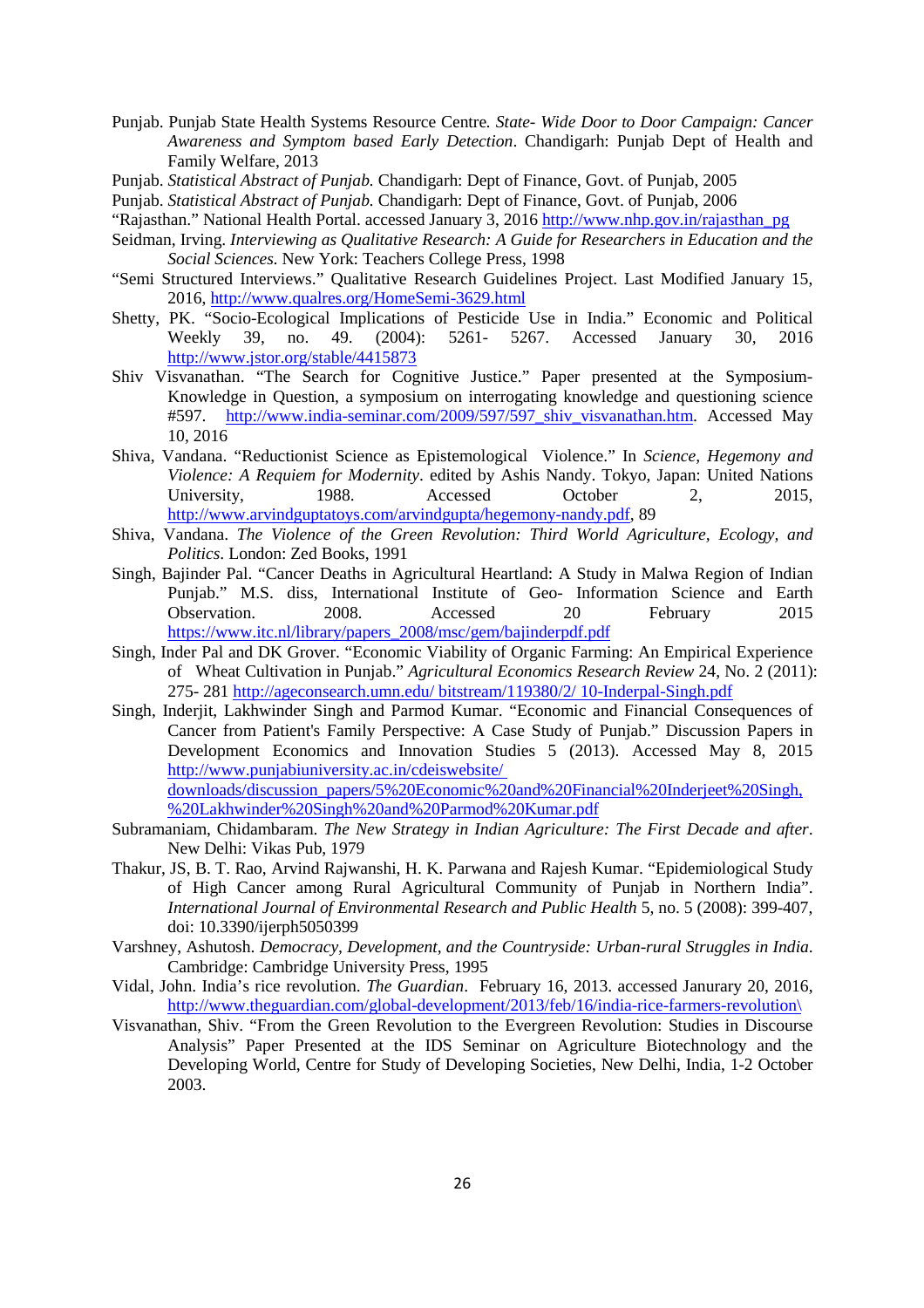- Weber, Max. "Bureaucracy", In *Economy and Society: An Outline of Interpretive Sociology*, edited by G. Roth and C. Wittich, Translated by E. Fischoff, H. Gerth, A.M.Henderson, F. Kolegar, C.Wright Mills,T. Parsons, M. Rheinstein, G. Roth, E. Shils, and C.Wittich. 956- 1005. New York: Bedminster Press, 1968
- Weber, Max. *Protestant Ethic and the Spirit of Capitalism*. Translated by T. Parsons. London and New York: Routeledge, 1992
- "What is Zero Budget Spiritual Farming." Subhash Palekar. accessed January 20, 2016 http://www.palekarzerobudgetspiritualfarming.org/